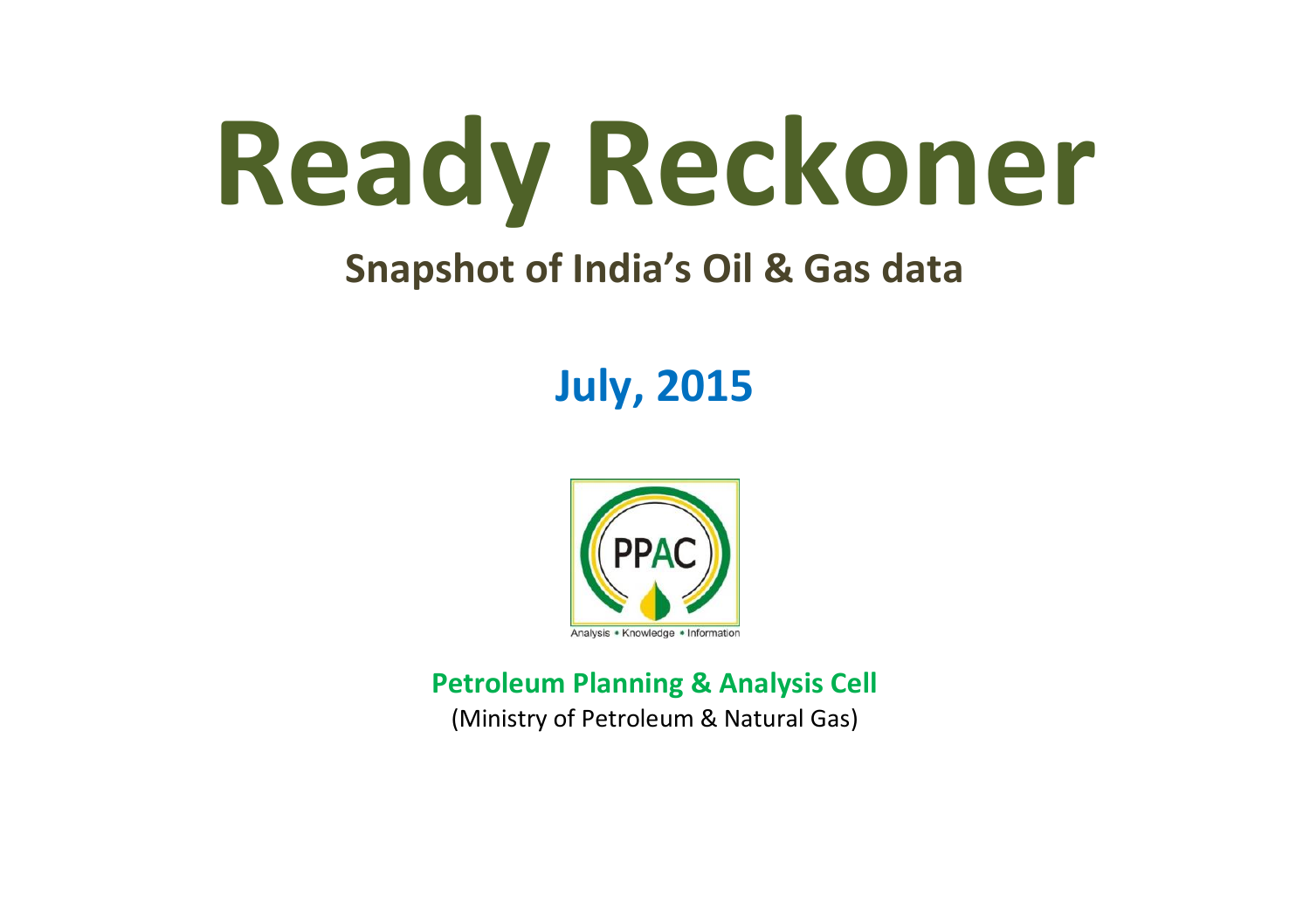### **Index of Tables**

| <b>Table</b> | <b>Description</b>                                          | Page |
|--------------|-------------------------------------------------------------|------|
|              | Highlights                                                  | 2    |
| 1.           | Selected Indicators of the Indian Economy                   | 3    |
| 2.           | Import Dependency                                           | 4    |
| 3.           | Quantity and Value of Crude Oil Imports                     | 5    |
| 4.           | Indigenous Crude Oil Production                             | 5    |
| 5.           | Self Sufficiency in Petroleum Products                      | 6    |
| 6.           | Domestic Oil & Gas Production vis a vis Overseas Production | 6    |
| 7.           | Coal Bed Methane (CBM) Gas development in India             | 6    |
| 8.           | Refineries: Installed Capacity and Crude Oil Processing     | 7    |
| 9.           | High Sulphur (HS) & Low Sulphur (LS) Crude Oil Processed    | 8    |
| 10.          | Gross Refining Margins (GRM) of Refineries                  | 9    |
| 11.          | GRM of North East Refineries excluding Excise Duty Benefit  | 10   |
| 12.          | Natural Gas at a Glance                                     | 10   |
| 13.          | <b>Consumption of Petroleum Products</b>                    | 11   |
| 14.          | LPG Monthly report on LPG Consumption                       | 11   |
| 15.          | Industry Marketing Infrastructure                           | 12   |
| 16.          | Pipelines Infrastructure                                    | 12   |
| 17.          | Gas Pipelines under execution / construction                | 13   |
| 18.          | <b>Existing and Expected LNG Terminals</b>                  | 13   |
| 19.          | Status of PNG Connection and CNG Station across the India   | 14   |
| 20.          | Information on Prices, Taxes and Under-recoveries           | 16   |
| 21.          | <b>Conversion Factors and Volume Conversion</b>             | 18   |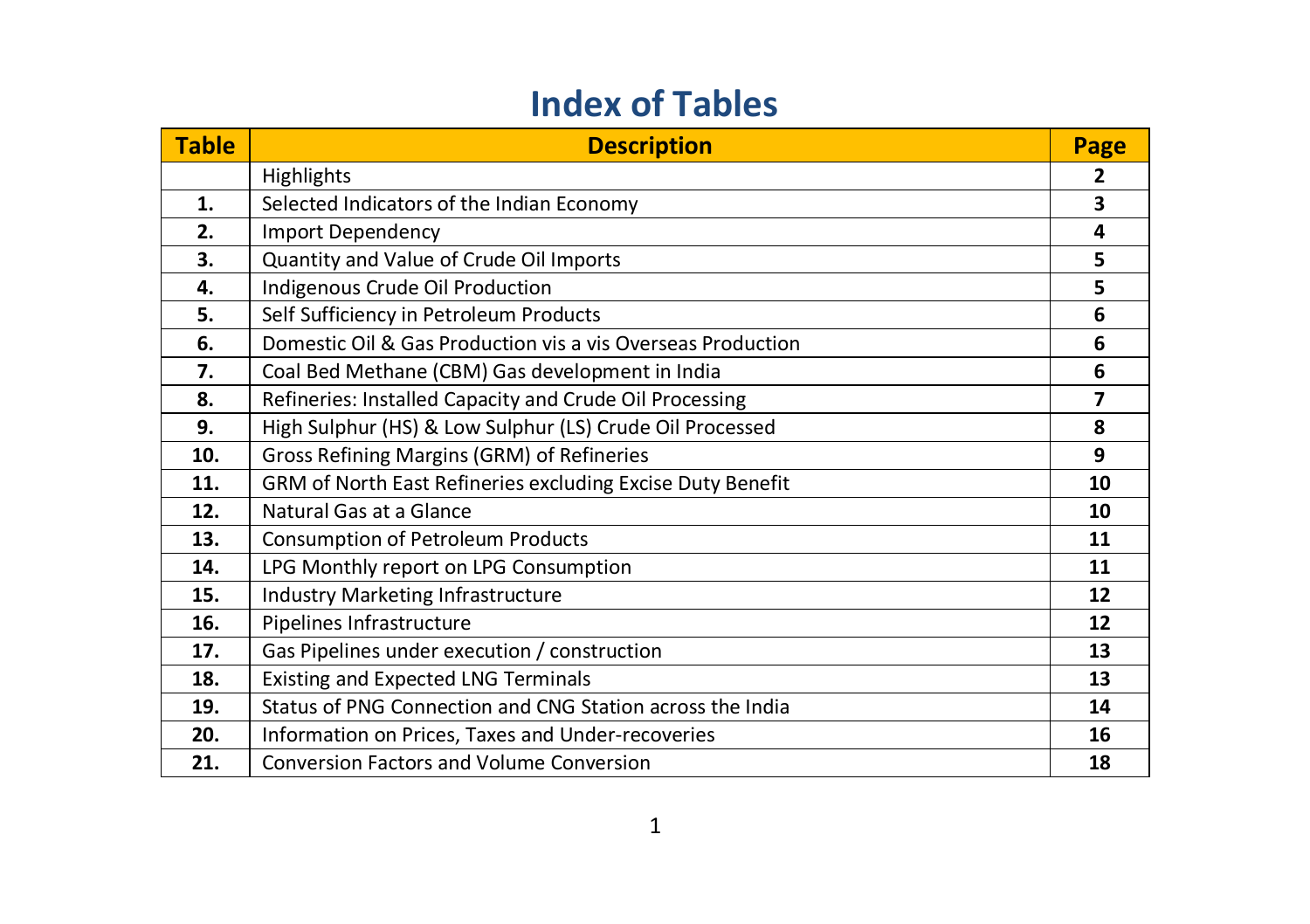# **Highlights**

- CPCL's Crude Distillation Unit-3 (CDU-3) / Vacuum Distillation Unit-3 (VDU-3) are under shut down for a month w.e.f 19.07.2015.
- HPCL's Vizag refinery Crude Distillation Unit-1 (12 days) and Fluidized Catalytic Cracking Unit-2 (FCCU-2) (35 days) were under planned shutdown effective 23.06.2015.
- Fluidized Catalytic Cracking Unit (FCCU) was under shut down for 8 days in IOCL Panipat refinery during the month of July 2015.
- The consumption of all petroleum products registered a growth of 5.5% in July, 2015 as compared to that in July, 2014. Except for HSD and SKO, all other products have recorded a positive growth. On a cumulative basis, a growth of 6.0% was registered for the period April-July, 2015.
- There has been a robust growth 12.9% in the consumption of MS during July, 2015 as compared to July, 2014 and a cumulative growth of 12.5% for the period April to July, 2015.
- The consumption of HSD recorded a de-growth of -0.5% during the month.
- Total LPG consumption for the 23<sup>rd</sup> month in a row recorded a positive growth of 10.4% during July 2015 and a cumulative growth of 8.8% for the period April -July 2015.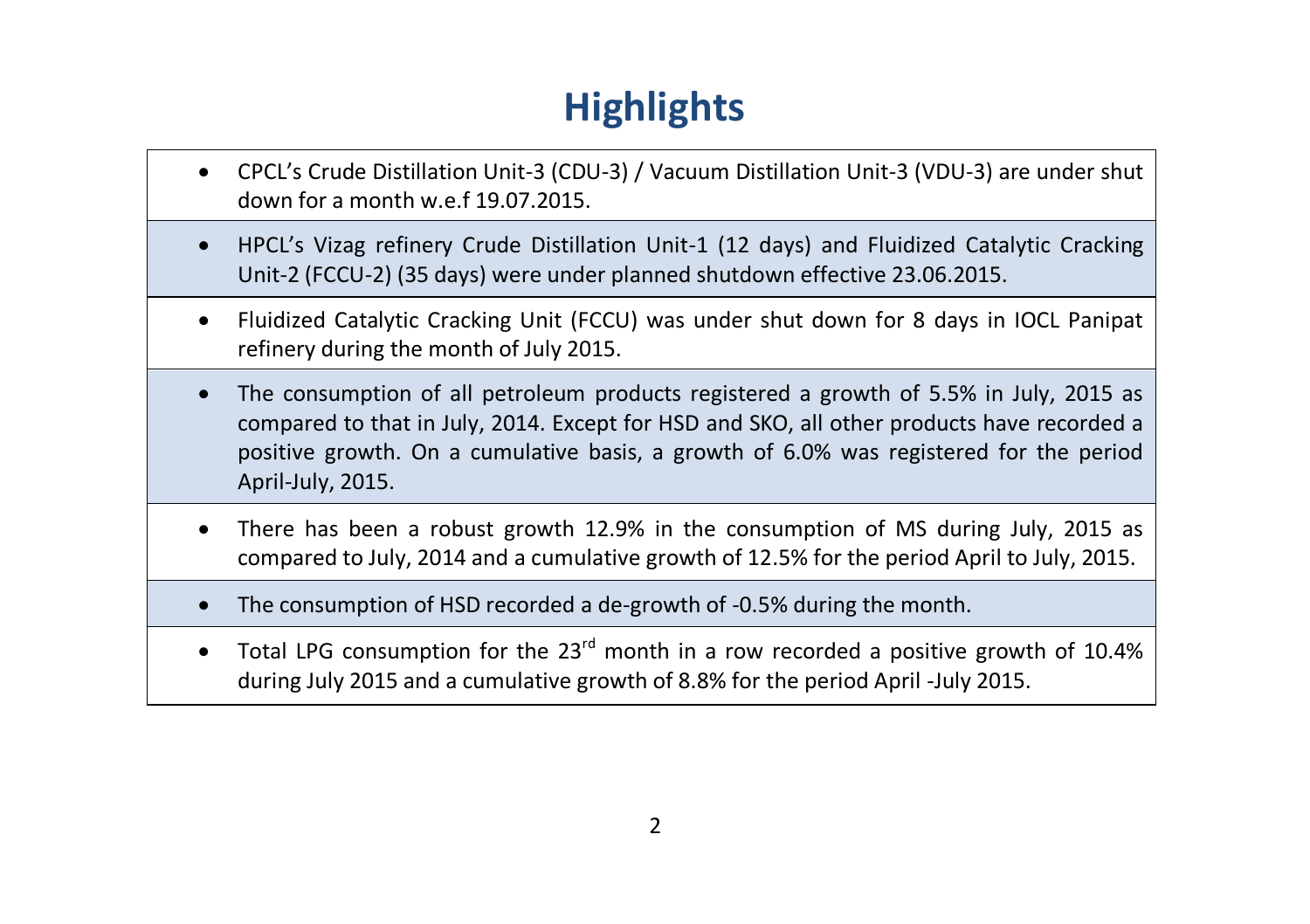|                | 1. Selected Indicators of the Indian Economy  |                  |             |                 |                  |                |  |  |  |  |  |  |
|----------------|-----------------------------------------------|------------------|-------------|-----------------|------------------|----------------|--|--|--|--|--|--|
|                | <b>Economic Indicators</b>                    | <b>Unit/Base</b> | 2012-13     | 2013-14         | 2014-15          | $2015 - 16(P)$ |  |  |  |  |  |  |
|                | Population (as on 1 <sup>st</sup> March 2011) | <b>Billion</b>   | 1.2         |                 |                  |                |  |  |  |  |  |  |
| $\overline{2}$ | GDP at Factor Cost (Constant<br>prices)       | Growth %         | 5.1<br>(NS) | 6.9<br>(NS)     | 7.3<br>(PE)      |                |  |  |  |  |  |  |
| 3              | <b>Agricultural Production (Food</b>          | MMT              | 257.1       | 265.04<br>Final | 252.68<br>4th AE |                |  |  |  |  |  |  |
|                | grains)                                       | Growth %         | $-0.8$      | 3.1             | $-4.6$           |                |  |  |  |  |  |  |
| 4              | <b>Gross Fiscal Deficit</b>                   | %                | $-4.8$      | $-4.6$          | -4.1<br>(RE)     | $-3.9$<br>(BE) |  |  |  |  |  |  |

|   | <b>Economic Indicators</b>      | <b>Unit/Base</b><br>2013-14 |          | 2014-15  | July    |         | <b>April-July</b> |         |
|---|---------------------------------|-----------------------------|----------|----------|---------|---------|-------------------|---------|
|   |                                 |                             |          |          | 2014    | 2015    | 2014              | 2015    |
| 5 | Index of Industrial Production@ | Growth %                    | $-0.1$   | 2.8      | 1.3     | 3.8     | 2.3               | 3.2     |
| 6 | Imports                         | \$ Billion                  | 450.2    | 447.5    | 40.1    | 35.9    | 153.3             | 134.9   |
|   | Exports                         | \$ Billion                  | 314.4    | 310.5    | 25.8    | 23.1    | 105.7             | 89.8    |
| 8 | Trade Balance                   | \$ Billion                  | $-135.8$ | $-137.0$ | $-14.3$ | $-12.8$ | $-47.5$           | $-45.0$ |
| 9 | Foreign Exchange Reserves       | \$ Billion                  | 303.7    | 341.4    | 320.0   | 353.5   |                   |         |

@ IIP is for the month of June 2015 ; NS-New Series; PE-Provisional Estimates ; AE-Advanced Estimates; RE-Revised Estimates; BE-Budget Estimates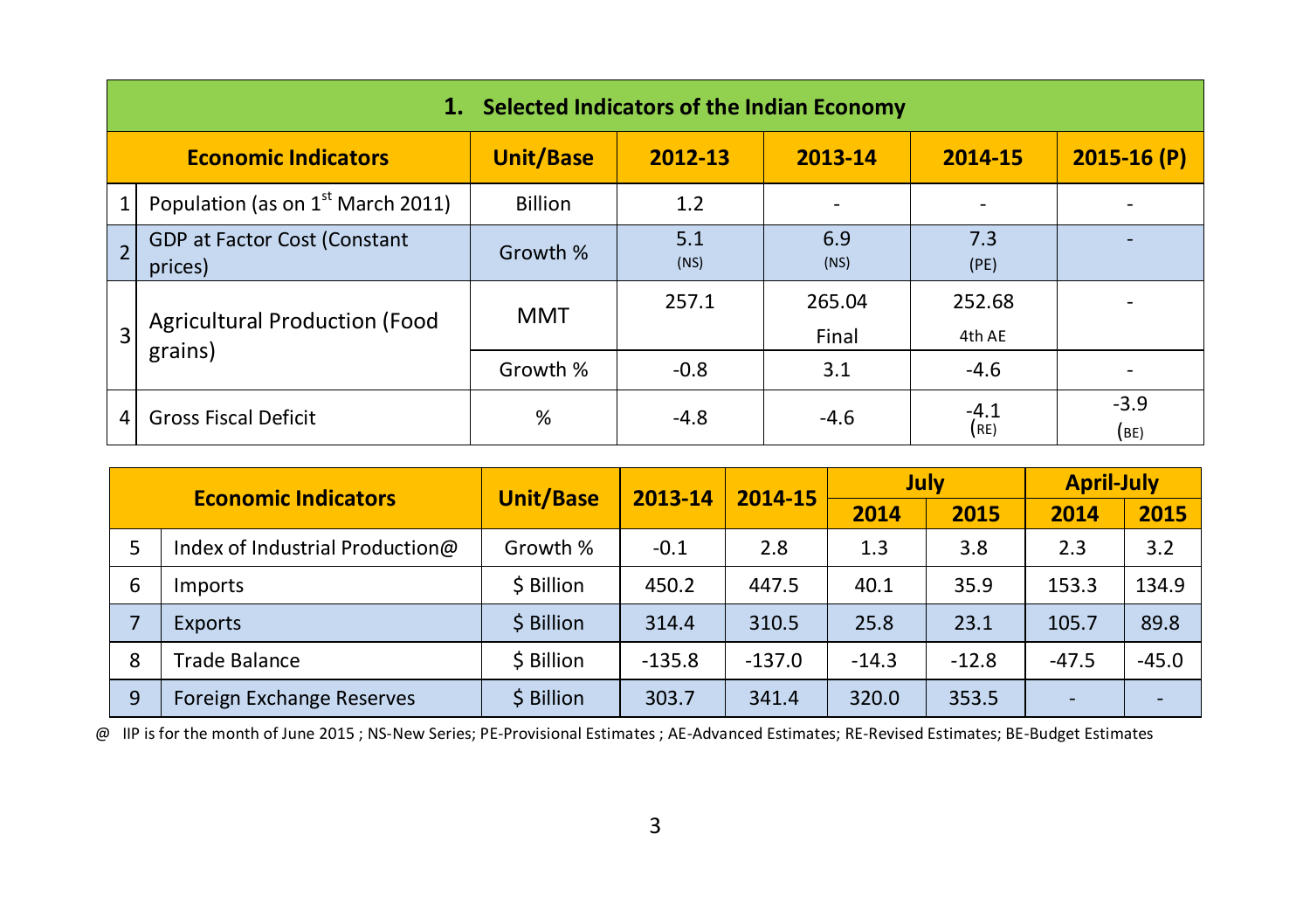|                |                                                           | 2.          | <b>Import Dependency</b> |         |      |              |      |                       |
|----------------|-----------------------------------------------------------|-------------|--------------------------|---------|------|--------------|------|-----------------------|
|                |                                                           | Unit/       | $2013 - 14$              | 2014-15 |      | <b>July</b>  |      | <b>April-July</b>     |
|                | <b>Petroleum &amp; Natural Gas Sector</b>                 | <b>Base</b> | (P)                      | (P)     | 2014 | $2015^{(P)}$ | 2014 | $2015$ <sup>(P)</sup> |
| $\mathbf{1}$   | Crude Oil Production In India                             | MMT         | 37.8                     | 37.5    | 3.1  | 3.1          | 12.5 | 12.4                  |
| $\overline{2}$ | <b>Consumption of Petroleum Products</b>                  | <b>MMT</b>  | 158.4                    | 165.0   | 13.3 | 14.0         | 55.4 | 58.7                  |
| 3              | <b>Production of Petroleum Products</b>                   | MMT         | 220.3                    | 220.7   | 17.7 | 19.2         | 71.5 | 74.2                  |
| $\overline{4}$ | Imports & Exports:                                        |             |                          |         |      |              |      |                       |
|                | Crude Oil Imports                                         | <b>MMT</b>  | 189.2                    | 189.4   | 14.2 | 17.7         | 62.2 | 66.3                  |
|                |                                                           | \$ Billion  | 143.0                    | 112.7   | 10.8 | 7.1          | 47.3 | 27.6                  |
|                | Petroleum Products (POL) Imports                          | <b>MMT</b>  | 16.7                     | 20.4    | 1.8  | 2.3          | 6.5  | 9.2                   |
|                |                                                           | \$ Billion  | 12.3                     | 11.8    | 1.3  | 0.9          | 4.6  | 3.8                   |
|                | Gross Petroleum Imports (Crude + POL)                     | MMT         | 206.0                    | 209.9   | 16.0 | 20.0         | 68.8 | 75.5                  |
|                |                                                           | \$Billion   | 155.2                    | 124.6   | 12.1 | 8.0          | 51.9 | 31.4                  |
|                | <b>Petroleum Products Exports</b>                         | MMT         | 67.9                     | 63.9    | 4.4  | 5.2          | 19.4 | 18.0                  |
|                |                                                           | \$ Billion  | 60.7                     | 47.3    | 4.0  | 2.7          | 17.9 | 10.2                  |
| 5              | Petroleum Imports as % of India's<br><b>Gross Imports</b> | %           | 34.5                     | 27.8    | 30.2 | 22.3         | 33.9 | 23.3                  |
| 6              | Petroleum Exports as % of India's<br><b>Gross Exports</b> | %           | 19.3                     | 15.2    | 15.5 | 11.7         | 16.9 | 11.4                  |
| $\overline{7}$ | Import Dependency (On Consumption)                        | %           | 77.6                     | 78.4    | 75.6 | 78.5         | 78.7 | 79.9                  |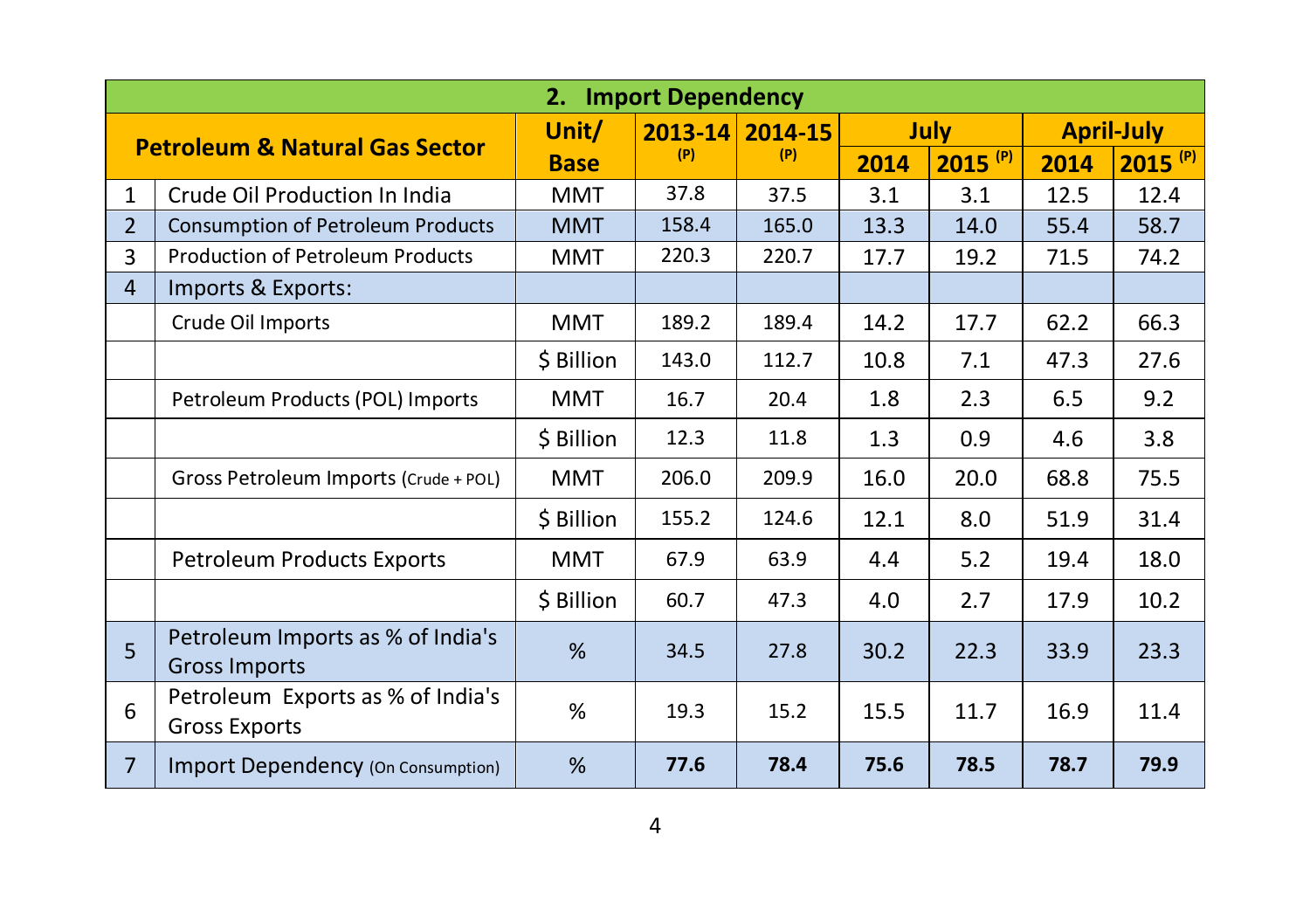| 3. Quantity and Value of Crude oil imports |                |                  |                  |  |  |  |  |  |  |  |
|--------------------------------------------|----------------|------------------|------------------|--|--|--|--|--|--|--|
| <b>Petroleum &amp; Natural Gas Sector</b>  | Quantity (MMT) | <b>S</b> Million | <b>Rs. Crore</b> |  |  |  |  |  |  |  |
| 2014-15 (Actuals)                          | 189.43         | 1,12,748         | 6,87,369         |  |  |  |  |  |  |  |
| 2015-16 (Estimated)                        | 188.23         | 81.417           | 5,16,679         |  |  |  |  |  |  |  |

\* Note: April-July 2015 imports are based on actuals and for Aug 2015 to March 2016, the imports are estimated at \$60/bbl and Rs. 63.5/\$:

Impact of variation in Crude oil price & Exchange rate on Crude oil imports for August, 2015-March, 2016:

• If Crude prices increased by One \$/bbl - Net Import bill increases by Rs. 5,724 crores (\$ 0.90 bn)

- 
- If Exchange rate of \$ increases by Rs. 1/\$ Net Import bill increases by Rs. 5,409 crores (\$ 0.84 bn)

| <b>Indigenous Crude Oil Production (Million Metric Tonne)</b><br>4. |         |         |      |                       |                   |                       |  |  |  |  |  |
|---------------------------------------------------------------------|---------|---------|------|-----------------------|-------------------|-----------------------|--|--|--|--|--|
| <b>Details</b>                                                      | 2013-14 | 2014-15 |      | July                  | <b>April-July</b> |                       |  |  |  |  |  |
|                                                                     |         | (P)     | 2014 | $2015$ <sup>(P)</sup> | 2014              | $2015$ <sup>(P)</sup> |  |  |  |  |  |
| ONGC                                                                | 19.2    | 18.6    | 1.6  | 1.6                   | 6.3               | 6.2                   |  |  |  |  |  |
| OIL                                                                 | 3.5     | 3.4     | 0.3  | 0.3                   | 1.1               | 1.1                   |  |  |  |  |  |
| Private / JVs                                                       | 12.0    | 11.8    | 1.0  | 1.0                   | 4.0               | 3.9                   |  |  |  |  |  |
| <b>Total Crude Oil</b>                                              | 34.7    | 33.8    | 2.85 | 2.84                  | 11.4              | 11.2                  |  |  |  |  |  |
| Condensate                                                          | 3.1     | 3.7     | 0.3  | 0.3                   | 1.1               | 1.2                   |  |  |  |  |  |
| Total (Crude Oil + Condensate) (MMT)                                | 37.8    | 37.5    | 3.1  | 3.1                   | 12.5              | 12.4                  |  |  |  |  |  |
| Total (Crude Oil + Condensate) (Million Barrels)                    | 277.04  | 274.7   | 23.1 | 23.0                  | 91.9              | 91.2                  |  |  |  |  |  |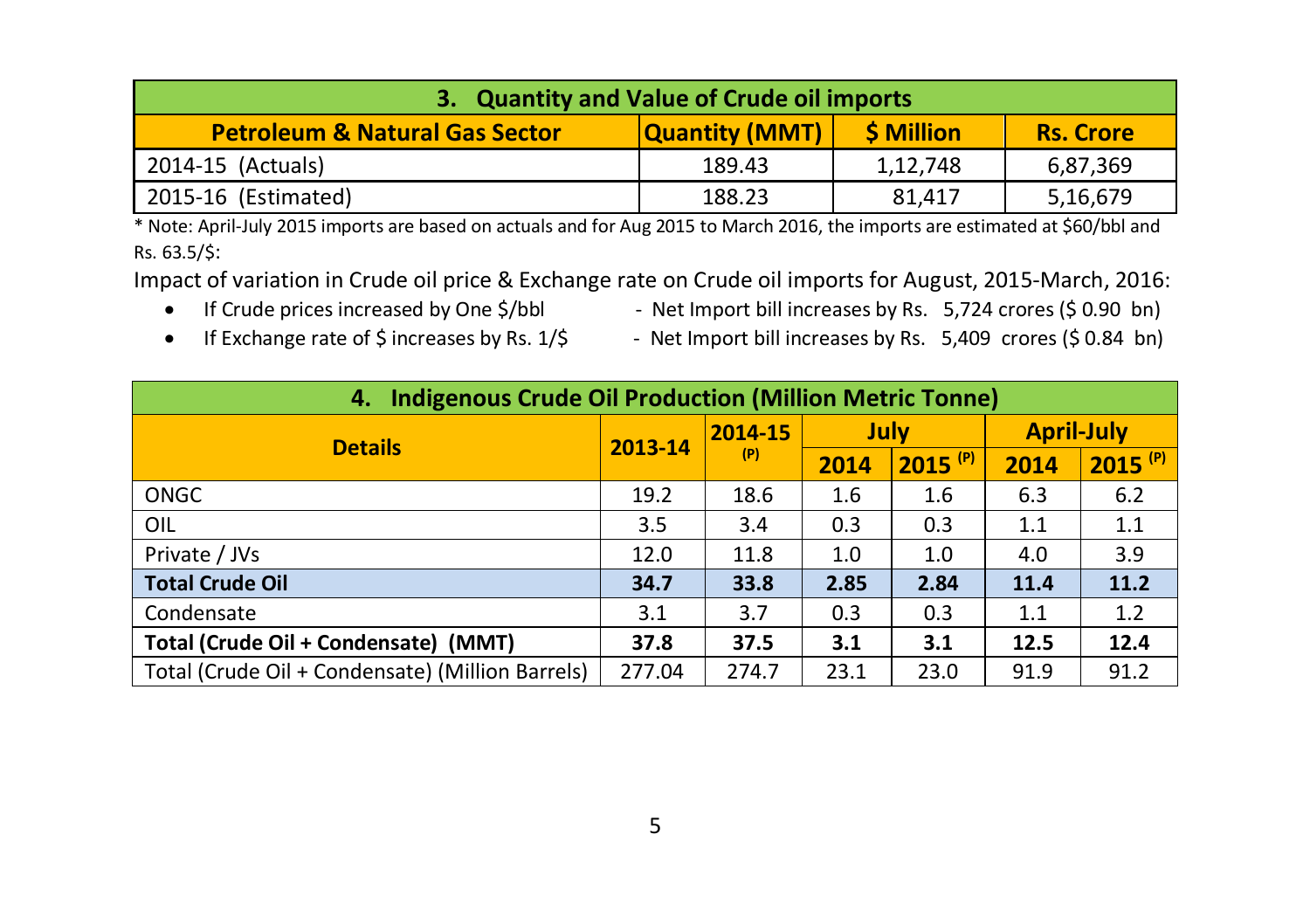| 5. Self Sufficiency in Petroleum Products (Million Metric Tonnes) |         |         |       |              |                   |                     |  |  |  |  |  |
|-------------------------------------------------------------------|---------|---------|-------|--------------|-------------------|---------------------|--|--|--|--|--|
| <b>Details</b>                                                    | 2013-14 | 2014-15 | July  |              | <b>April-July</b> |                     |  |  |  |  |  |
|                                                                   | (P)     | (P)     | 2014  | $2015^{(P)}$ | 2014              | 2015 <sup>(P)</sup> |  |  |  |  |  |
| 1. Indigenous Crude Oil Processing:                               | 33.9    | 34.2    | 3.1   | 2.99         | 11.3              | 11.5                |  |  |  |  |  |
| a) Products from Indigenous Crude (93.3% of crude oil processed)  | 31.6    | 32.0    | 2.9   | 2.79         | 10.6              |                     |  |  |  |  |  |
| b) Products from Fractionators (Including LPG and Gas)            | 3.9     | 3.7     | 0.3   | 0.23         | 1.2               | 1.1                 |  |  |  |  |  |
| 2. Total Production from Indigenous Crude & Condensate $(a + b)$  | 35.5    | 35.6    | 3.2   | 3.02         | 11.8              | 11.8                |  |  |  |  |  |
| 3. Total Domestic Consumption                                     | 158.4   | 165.0   | 13.3  | 14.0         | 55.4              | 58.7                |  |  |  |  |  |
| % Self Sufficiency<br>(2/3)                                       | 22.4%   | 21.6%   | 24.4% | 21.5%        | 21.3%             | 20.1%               |  |  |  |  |  |

| 3. Total Domestic Consumption                                                |         | 158.4   | 165.0 | 13.3                  | 14.0  | 55.4              | 58.7                  |  |  |  |  |
|------------------------------------------------------------------------------|---------|---------|-------|-----------------------|-------|-------------------|-----------------------|--|--|--|--|
| % Self Sufficiency<br>(2/3)                                                  | 22.4%   | 21.6%   | 24.4% | 21.5%                 | 21.3% | 20.1%             |                       |  |  |  |  |
|                                                                              |         |         |       |                       |       |                   |                       |  |  |  |  |
| <b>Domestic Oil &amp; Gas Production vis a vis Overseas Production</b><br>6. |         |         |       |                       |       |                   |                       |  |  |  |  |
| Year                                                                         | 2013-14 | 2014-15 |       | July                  |       | <b>April-July</b> |                       |  |  |  |  |
|                                                                              |         | (P)     | 2014  | $2015$ <sup>(P)</sup> |       | 2014              | $2015$ <sup>(P)</sup> |  |  |  |  |
| Total Domestic (MMTOE)                                                       | 73.2    | 71.2    | 5.8   | 5.7                   |       | 23.8              | 23.3                  |  |  |  |  |
| Overseas production of OVL (MMTOE)                                           | 8.4     | 8.9     | 0.67  | 0.7                   |       | 2.96              | 2.95                  |  |  |  |  |
| Overseas Production as % of Domestic                                         | 11.4%   | 12.5%   | 11.6% | 12.3%                 |       | 12.4%             | 12.7%                 |  |  |  |  |

| 7. Coal Bed Methane (CBM) Gas development in India |        |              |  |  |  |  |  |  |  |
|----------------------------------------------------|--------|--------------|--|--|--|--|--|--|--|
| <b>Prognosticated CBM Resources</b>                | 92     | TCF          |  |  |  |  |  |  |  |
| <b>Established CBM resources</b>                   | 9.9    | <b>TCF</b>   |  |  |  |  |  |  |  |
| Total available Coal bearing area                  | 26000  | Sg. KM       |  |  |  |  |  |  |  |
| <b>Exploration Initiated</b>                       | 17200  | Sq. KM       |  |  |  |  |  |  |  |
| <b>Blocks Awarded</b>                              | 33     | Nos.         |  |  |  |  |  |  |  |
| Commercial production of CBM gas (June 2015)       | 32.107 | <b>MMSCM</b> |  |  |  |  |  |  |  |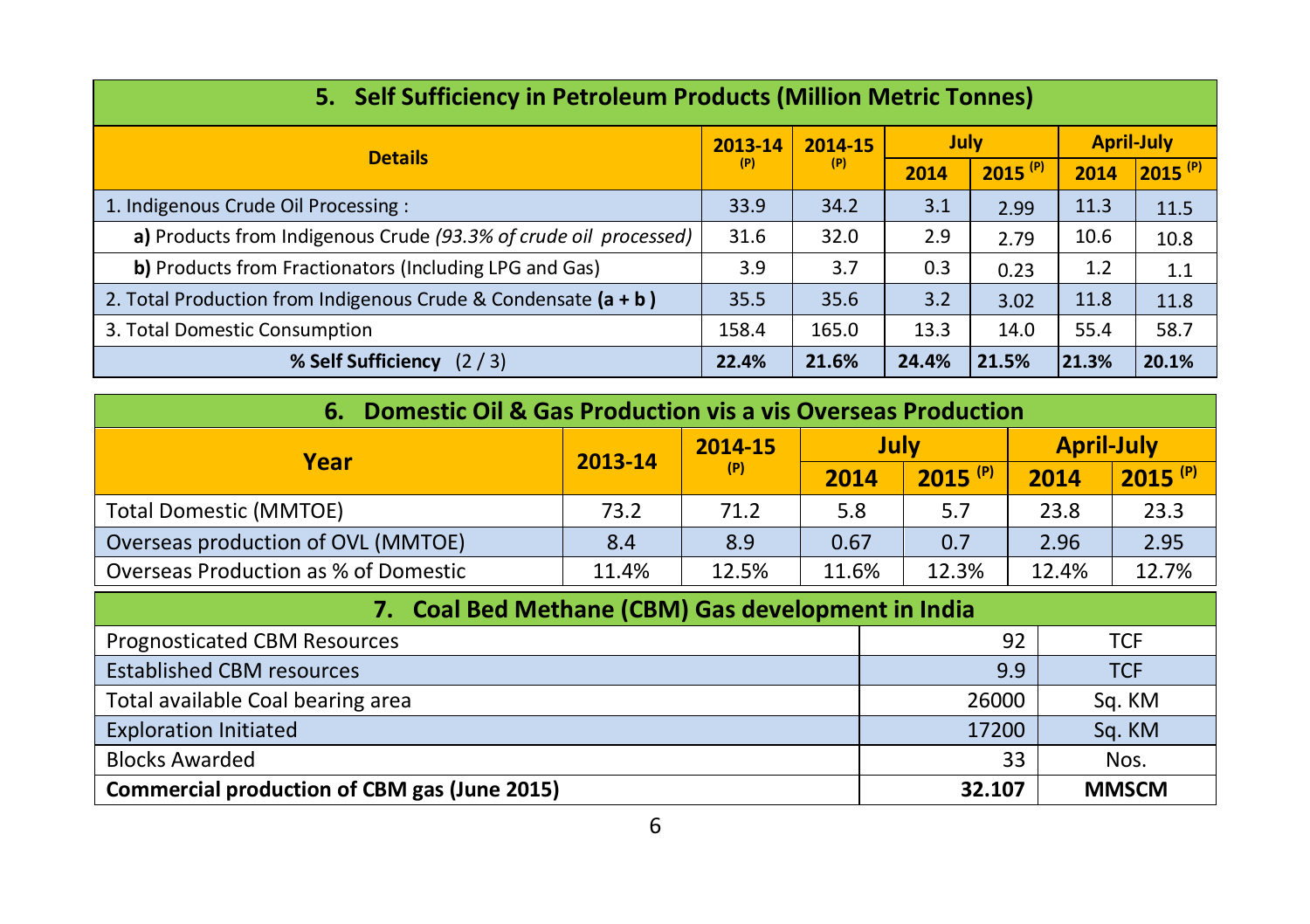|             | 8. Refineries: Installed Capacity and Crude Oil Processing (MMTPA / MMT) |                               |         |         |             |                             |                   |                       |  |  |  |  |  |  |
|-------------|--------------------------------------------------------------------------|-------------------------------|---------|---------|-------------|-----------------------------|-------------------|-----------------------|--|--|--|--|--|--|
|             |                                                                          | <b>Installed</b>              |         |         |             | <b>Crude Oil Processing</b> |                   |                       |  |  |  |  |  |  |
| Com-        | <b>Refinery</b>                                                          | <b>Capacity</b><br>(1.4.2015) | 2013-14 | 2014-15 | <b>July</b> |                             | <b>April-July</b> |                       |  |  |  |  |  |  |
| pany        |                                                                          |                               | (P)     | (P)     | 2014        | $2015^{(P)}$                | 2014              | $2015$ <sup>(P)</sup> |  |  |  |  |  |  |
| <b>IOCL</b> | Barauni (1964)                                                           | 6.0                           | 6.5     | 5.9     | 0.6         | 0.5                         | 2.2               | 2.1                   |  |  |  |  |  |  |
|             | Koyali (1965)                                                            | 13.7                          | 13.0    | 13.3    | 1.2         | 1.3                         | 4.5               | 4.2                   |  |  |  |  |  |  |
|             | Haldia (1975)                                                            | 7.5                           | 8.0     | 7.7     | 0.6         | 0.7                         | 2.6               | 2.6                   |  |  |  |  |  |  |
|             | Mathura (1982)                                                           | 8.0                           | 6.6     | 8.5     | 0.8         | 0.8                         | 2.9               | 2.9                   |  |  |  |  |  |  |
|             | Panipat (1998)                                                           | 15.0                          | 15.1    | 14.2    | 1.2         | 1.2                         | 4.1               | 5.1                   |  |  |  |  |  |  |
|             | Guwahati (1962)                                                          | 1.0                           | 1.0     | 1.0     | 0.1         | 0.1                         | 0.3               | 0.4                   |  |  |  |  |  |  |
|             | Digboi (1901)                                                            | 0.7                           | 0.7     | 0.6     | 0.06        | 0.05                        | 0.2               | 0.2                   |  |  |  |  |  |  |
|             | Bongaigaon (1979)                                                        | 2.4                           | 2.3     | 2.4     | 0.2         | 0.2                         | 0.7               | 0.9                   |  |  |  |  |  |  |
|             | <b>IOCL TOTAL</b>                                                        | 54.2                          | 53.1    | 53.6    | 4.7         | 4.7                         | 17.5              | 18.3                  |  |  |  |  |  |  |
| <b>HPCL</b> | Mumbai (1954)                                                            | 6.5                           | 7.7     | 7.4     | 0.7         | 0.7                         | 2.1               | 2.3                   |  |  |  |  |  |  |
|             | Vizag (1957)                                                             | 8.3                           | 7.8     | 8.8     | 0.8         | 0.5                         | 2.7               | 2.6                   |  |  |  |  |  |  |
| <b>HMEL</b> | Bhatinda (2012)                                                          | 9.0                           | 9.3     | 7.3     | 0.05        | 0.9                         | 2.5               | 3.6                   |  |  |  |  |  |  |
|             | <b>HPCL-TOTAL</b>                                                        | 23.8                          | 24.8    | 23.5    | 1.5         | 2.1                         | 7.2               | 8.6                   |  |  |  |  |  |  |
| <b>BPCL</b> | Mumbai (1955)                                                            | 12.0                          | 12.7    | 12.8    | 1.1         | 1.1                         | 4.0               | 4.5                   |  |  |  |  |  |  |
|             | Kochi (1966)                                                             | 9.5                           | 10.3    | 10.4    | 0.9         | 0.9                         | 3.4               | 3.7                   |  |  |  |  |  |  |
| <b>BORL</b> | Bina (2011)                                                              | 6.0                           | 5.4     | 6.2     | 0.3         | 0.6                         | 1.8               | 1.8                   |  |  |  |  |  |  |
|             | <b>BPCL-TOTAL</b>                                                        | 27.5                          | 28.4    | 29.4    | 2.3         | 2.7                         | 9.1               | 9.9                   |  |  |  |  |  |  |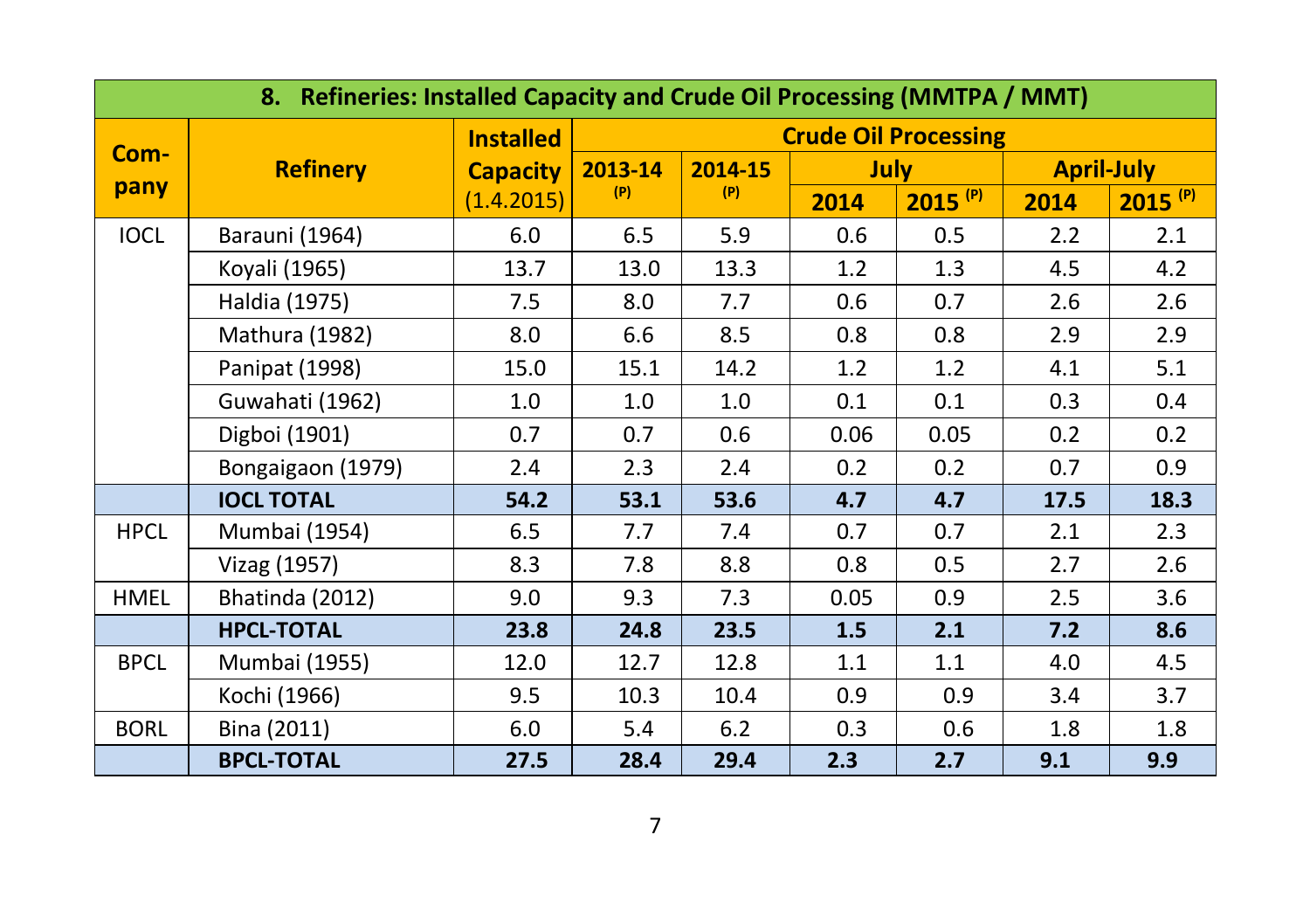|             |                       | <b>Installed</b> | <b>Crude Oil Processing</b> |         |       |                       |                   |                       |
|-------------|-----------------------|------------------|-----------------------------|---------|-------|-----------------------|-------------------|-----------------------|
| Com-        | <b>Refinery</b>       | <b>Capacity</b>  | 2013-14                     | 2014-15 |       | <b>July</b>           | <b>April-July</b> |                       |
| pany        |                       | (1.4.2015)       | (P)                         | (P)     | 2014  | $2015$ <sup>(P)</sup> | 2014              | $2015$ <sup>(P)</sup> |
| <b>CPCL</b> | Manali (1969)         | 10.5             | 10.1                        | 10.3    | 0.8   | 0.7                   | 3.4               | 3.4                   |
|             | CBR (1993)            | 1.0              | 0.6                         | 0.5     | 0.04  | 0.05                  | 0.2               | 0.2                   |
|             | <b>CPCL-TOTAL</b>     | 11.5             | 10.7                        | 10.8    | 0.8   | 0.8                   | 3.6               | 3.6                   |
| <b>NRL</b>  | Numaligarh (2000)     | 3.0              | 2.6                         | 2.8     | 0.2   | 0.3                   | 1.0               | 0.7                   |
| ONGC        | Tatipaka (2001)       | 0.1              | 0.1                         | 0.05    | 0.005 | 0.005                 | 0.02              | 0.02                  |
| <b>MRPL</b> | Mangalore (1996)      | 15.0             | 14.6                        | 14.6    | 1.1   | 1.1                   | 4.4               | 5.0                   |
|             | <b>ONGC TOTAL</b>     | 15.1             | 14.7                        | 14.7    | 1.1   | 1.1                   | 4.4               | 5.0                   |
| <b>RIL</b>  | Jamnagar (DTA) (1999) | 33.0             | 30.3                        | 30.9    | 2.6   | 2.8                   | 9.9               | 10.3                  |
|             | Jamnagar (SEZ) (2008) | 27.0             | 37.7                        | 37.2    | 3.2   | 2.5                   | 12.6              | 11.6                  |
| EOL         | Vadinar (2006)        | 20.0             | 20.2                        | 20.5    | 1.7   | 1.8                   | 6.8               | 6.9                   |
|             | All India             | 215.1            | 222.5                       | 223.3   | 18.1  | 18.7                  | 72.2              | 74.9                  |

|                    | 9. High Sulphur (HS) & Low Sulphur (LS) Crude Oil Processing (MMT) |                                                |                |       |                       |                   |                       |  |  |  |  |  |
|--------------------|--------------------------------------------------------------------|------------------------------------------------|----------------|-------|-----------------------|-------------------|-----------------------|--|--|--|--|--|
|                    | <b>Type of crude</b>                                               | 2013-14<br>(P)                                 | 2014-15<br>(P) | July  |                       | <b>April-July</b> |                       |  |  |  |  |  |
|                    |                                                                    |                                                |                | 2014  | $2015$ <sup>(P)</sup> | 2014              | $2015$ <sup>(P)</sup> |  |  |  |  |  |
|                    | HS Crude                                                           | 160.2                                          | 161.4          | 12.6  | 13.2                  | 51.6              | 54.0                  |  |  |  |  |  |
| 2                  | LS Crude                                                           | 62.2                                           | 61.9           | 5.5   | 5.5                   | 20.6              | 20.9                  |  |  |  |  |  |
| <b>Total Crude</b> |                                                                    | 222.5<br>223.3<br>74.9<br>72.2<br>18.1<br>18.7 |                |       |                       |                   |                       |  |  |  |  |  |
|                    | Share of HS Crude of total crude processing                        | 72.0%                                          | 72.3%          | 69.8% | 70.7%                 | 71.5%             | 72.1%                 |  |  |  |  |  |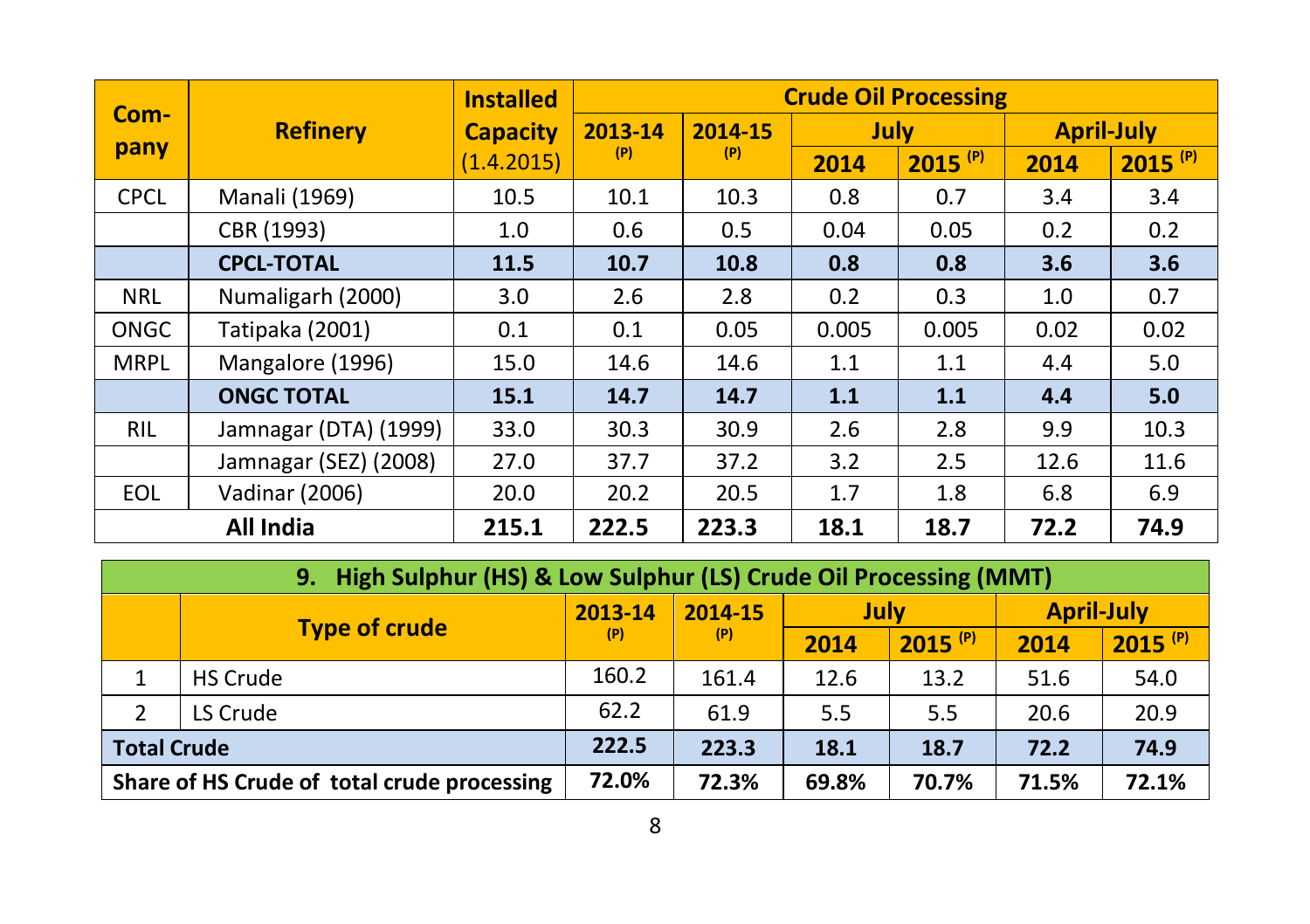|                | 10.             |         | <b>Gross Refining Margins (GRM) of Refineries (\$/bbl)</b> |         |                  |
|----------------|-----------------|---------|------------------------------------------------------------|---------|------------------|
| <b>Company</b> | <b>Refinery</b> | 2012-13 | 2013-14                                                    | 2014-15 | April-June, 2015 |
|                | Barauni         | 2.40    | 6.68                                                       | $-1.20$ | 9.99             |
|                | Koyali          | 4.61    | 4.52                                                       | 4.79    | 9.80             |
|                | Haldia          | 0.85    | 2.84                                                       | $-1.51$ | 10.90            |
|                | Mathura         | 0.55    | 2.10                                                       | $-2.19$ | 10.71            |
| <b>IOCL</b>    | Panipat         | 3.34    | 3.62                                                       | $-1.97$ | 10.26            |
|                | Guwahati        | 9.52    | 6.38                                                       | 8.68    | 13.85            |
|                | Digboi          | 20.81   | 15.41                                                      | 13.73   | 19.41            |
|                | Bongaigaon      | 5.26    | 6.71                                                       | $-0.26$ | 16.72            |
|                | <b>Average</b>  | 3.16    | 4.24                                                       | 0.27    | 10.77            |
| <b>BPCL</b>    | Kochi           | 5.36    | 4.80                                                       | 3.17    | 9.00             |
|                | Mumbai          | 4.67    | 3.95                                                       | 3.97    | 8.17             |
|                | <b>Average</b>  | 4.97    | 4.33                                                       | 3.62    | 8.55             |
|                | Mumbai          | 2.08    | 5.38                                                       | 4.88    | 7.48             |
| <b>HPCL</b>    | Visakhapatnam   | 2.08    | 1.50                                                       | 1.12    | 9.39             |
|                | <b>Average</b>  | 2.08    | 3.43                                                       | 2.84    | 8.56             |
| <b>CPCL</b>    | Chennai         | 0.99    | 4.08                                                       | 1.97    | 10.09            |
| <b>MRPL</b>    | Mangalore       | 2.45    | 2.67                                                       | $-0.64$ | 6.62             |
| <b>NRL</b>     | Numaligarh      | 10.52   | 12.09                                                      | 16.67   | 28.64            |
| <b>BORL</b>    | <b>Bina</b>     | 7.00    | 7.70                                                       | 6.10    | 19.40            |
| <b>RIL</b>     | Jamnagar        | 9.20    | 8.10                                                       | 8.60    | 10.40            |
| <b>Essar</b>   | Vadinar         | 7.96    | 7.98                                                       | 8.37    | 11.05            |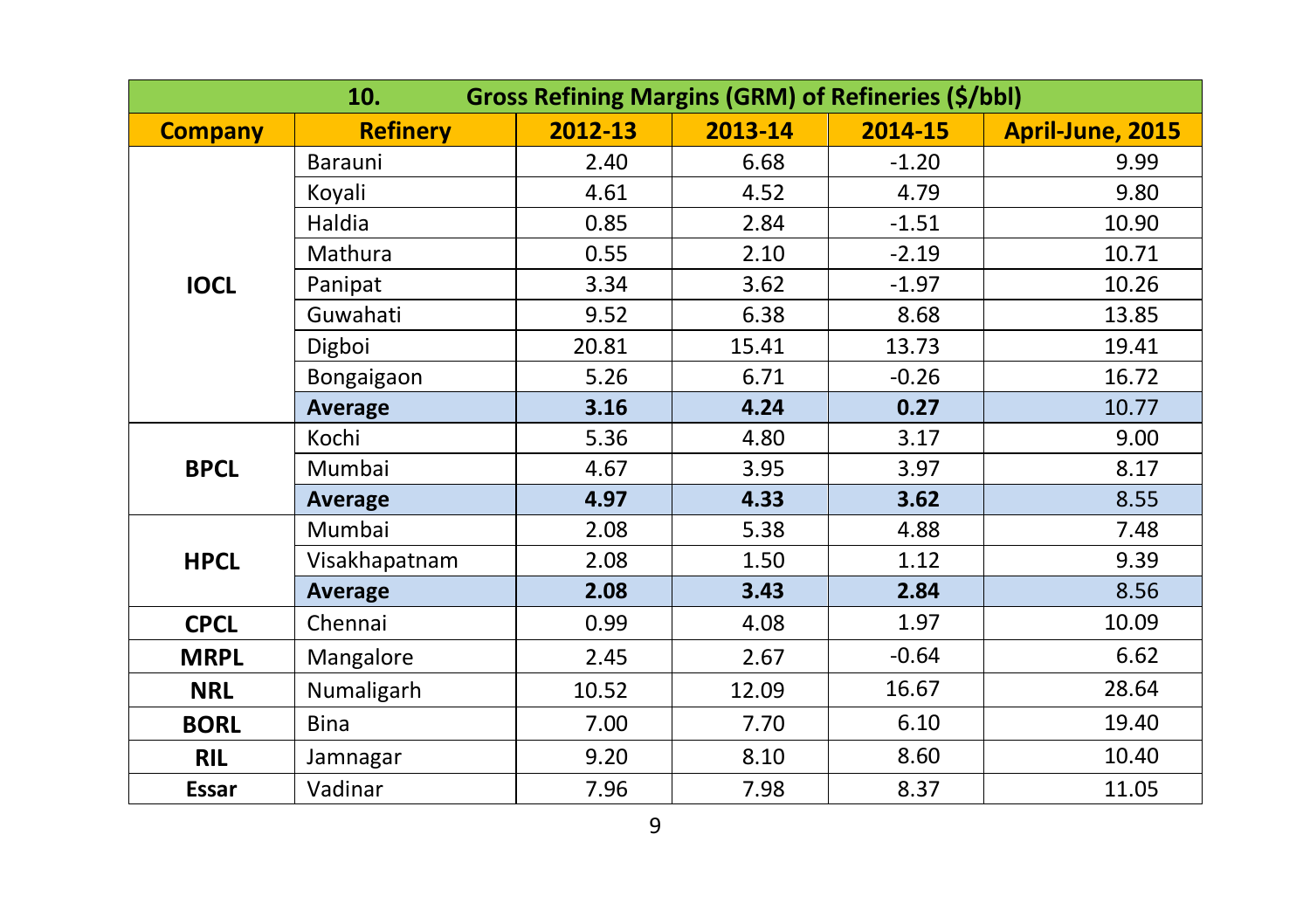| 11. GRM of North East Refineries excluding Excise Duty Benefit (\$/bbl) |                 |         |         |         |                  |  |  |  |  |
|-------------------------------------------------------------------------|-----------------|---------|---------|---------|------------------|--|--|--|--|
| <b>Company</b>                                                          | <b>Refinery</b> | 2012-13 | 2013-14 | 2014-15 | April-June, 2015 |  |  |  |  |
|                                                                         | Guwahati        | 3.43    | 0.88    | 0.96    | 0.52             |  |  |  |  |
| <b>IOCL</b>                                                             | Digboi          | 13.25   | 8.50    | 5.42    | 8.52             |  |  |  |  |
|                                                                         | Bongaigaon      | 0.25    | 2.34    | $-6.51$ | 7.19             |  |  |  |  |
| <b>NRL</b>                                                              | Numaligarh      | 4.86    | 6.98    | 9.46    | 13.53            |  |  |  |  |

| 12. Natural Gas at a Glance                        |          |                |         |                       |                   |                       |  |  |  |  |
|----------------------------------------------------|----------|----------------|---------|-----------------------|-------------------|-----------------------|--|--|--|--|
| (MMSCM)                                            |          |                |         |                       |                   |                       |  |  |  |  |
|                                                    | 2013-14  | 2014-15<br>(P) | July    |                       | <b>April-July</b> |                       |  |  |  |  |
|                                                    | (P)      |                | 2014    | $2015$ <sup>(P)</sup> | 2014              | $2015$ <sup>(P)</sup> |  |  |  |  |
| <b>Gross Production</b>                            | 35390.99 | 33662.91       | 2739.10 | 2620.46               | 11348.34          | 10865.54              |  |  |  |  |
| Net Production (Excluding Flare Gas)               | 34554.74 | 32694.40       | 2652.34 | 2511.37               | 11054.82          | 10463.65              |  |  |  |  |
| <b>LNG Import</b>                                  | 17727.99 | 18535.70       | 1516.11 | 2037.40               | 6164.33           | 6848.68               |  |  |  |  |
| <b>Total Consumption (Net Production + Import)</b> | 52282.73 | 51230.10       | 4168.45 | 4548.77               | 17219.15          | 17312.33              |  |  |  |  |
| <b>Total Consumption (in BCM)</b>                  | 52.28    | 51.23          | 4.16    | 4.54                  | 17.21             | 17.31                 |  |  |  |  |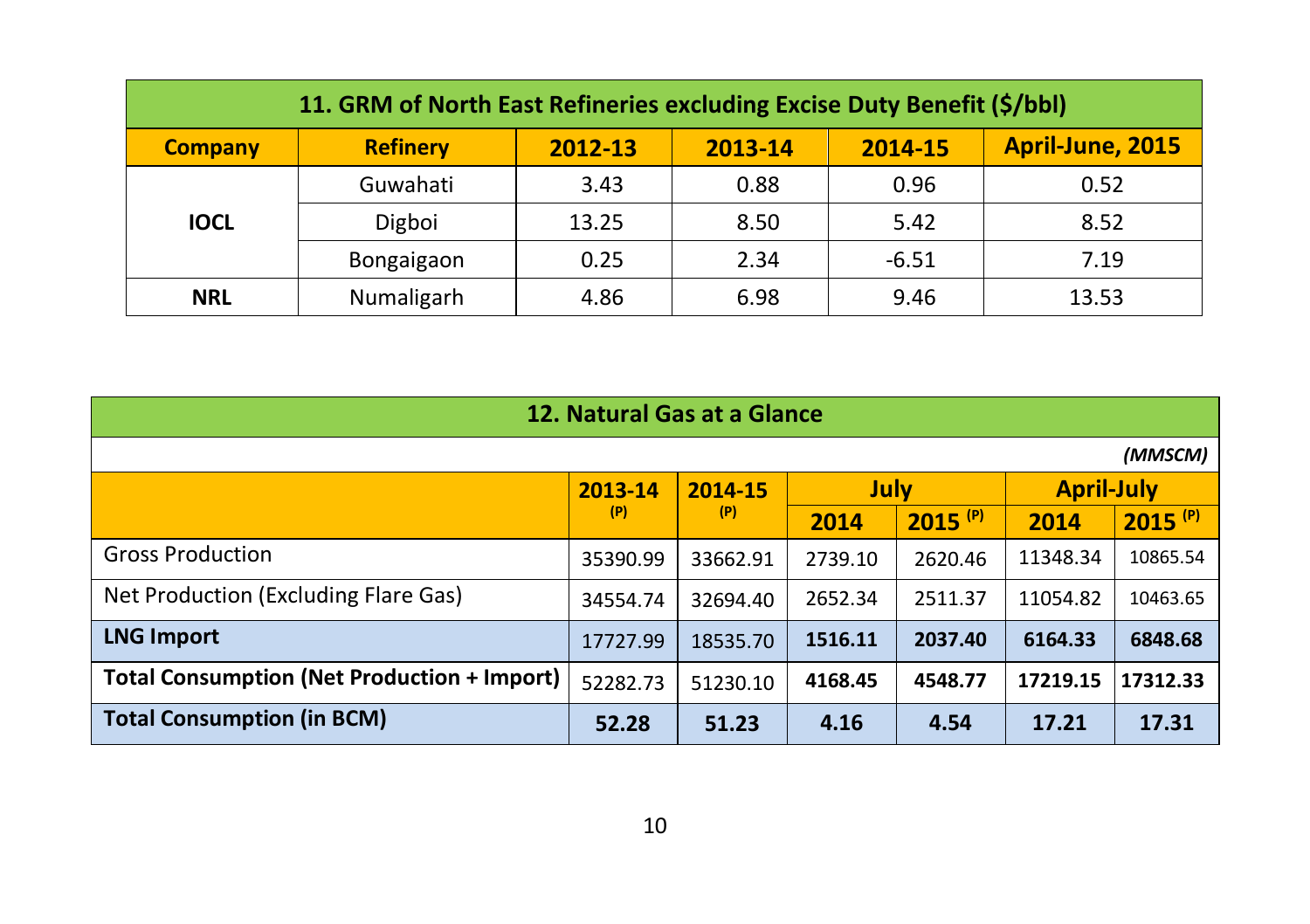|                                                                                                                                | 13. Consumption of Petroleum Products (Million Metric Tonnes) |                    |                            |                                                    |                   |                        |        |                       |                                |  |  |  |
|--------------------------------------------------------------------------------------------------------------------------------|---------------------------------------------------------------|--------------------|----------------------------|----------------------------------------------------|-------------------|------------------------|--------|-----------------------|--------------------------------|--|--|--|
| <b>Products</b>                                                                                                                |                                                               | <b>July 2014</b>   |                            | July 2015 <sup>(P)</sup>                           |                   | <b>April-July 2014</b> |        |                       | April-July 2015 <sup>(P)</sup> |  |  |  |
|                                                                                                                                | <b>Production</b>                                             | <b>Consumption</b> | <b>Production</b>          | <b>Consumption</b>                                 | <b>Production</b> | <b>Consumption</b>     |        | <b>Production</b>     | <b>Consumption</b>             |  |  |  |
| <b>LPG</b>                                                                                                                     | 0.7                                                           | 1.4                | 0.8                        | 1.6                                                | 3.0               | 5.5                    |        | 3.2                   | 6.0                            |  |  |  |
| <b>MS</b>                                                                                                                      | 2.7                                                           | 1.5                | 3.0                        | 1.7                                                | 10.4              | 6.3                    |        | 10.9                  | 7.1                            |  |  |  |
| <b>NAPHTHA</b>                                                                                                                 | 1.4                                                           | 1.0                | 1.4                        | 1.1                                                | 6.0               | 3.8                    |        | 5.7                   | 4.2                            |  |  |  |
| <b>ATF</b>                                                                                                                     | 0.8                                                           | 0.5                | 0.9                        | 0.5                                                | 3.2               | 1.9                    |        | 3.3                   | 1.9                            |  |  |  |
| <b>SKO</b>                                                                                                                     | 0.6                                                           | 0.6                | 0.7                        | 0.6                                                | 2.5               | 2.4                    |        | 2.4                   | 2.3                            |  |  |  |
| <b>HSD</b>                                                                                                                     | 7.4                                                           | 5.7                | 7.9                        | 5.7                                                | 30.6              | 24.3                   |        | 32.1                  | 24.9                           |  |  |  |
| LDO                                                                                                                            | 0.02                                                          | 0.03               | 0.04                       | 0.03                                               | 0.1               | 0.1                    |        | 0.1                   | 0.1                            |  |  |  |
| <b>LUBES</b>                                                                                                                   | 0.08                                                          | 0.2                | 0.08                       | 0.2                                                | 0.3               | 0.9                    |        | 0.3                   | 1.0                            |  |  |  |
| FO/LSHS                                                                                                                        | 1.1                                                           | 0.4                | 1.1                        | 0.6                                                | 4.0               | 1.9                    |        | 3.6                   | 2.1                            |  |  |  |
| <b>BITUMEN</b>                                                                                                                 | 0.3                                                           | 0.2                | 0.3                        | 0.3                                                | 1.9               | 1.9                    |        | 1.7                   | 1.8                            |  |  |  |
| <b>OTHERS</b>                                                                                                                  | 2.4                                                           | 1.7                | 3.0                        | 1.8                                                | 9.6               | 6.4                    |        | 10.7                  | 7.3                            |  |  |  |
| <b>ALL INDIA</b>                                                                                                               | 17.7                                                          | 13.3               | 19.2                       | 14.0                                               | 71.5              | 55.4                   |        | 74.2                  | 58.7                           |  |  |  |
| Growth (%)                                                                                                                     |                                                               |                    | 8.5%                       | 5.5%                                               |                   |                        |        | 3.9%                  | 6.0%                           |  |  |  |
|                                                                                                                                |                                                               |                    |                            | <b>14. LPG Consumption (Thousand Metric Tonne)</b> |                   |                        |        |                       |                                |  |  |  |
| <b>LPG Category</b>                                                                                                            |                                                               | 2013-14            | $2014 - 15$ <sup>(P)</sup> |                                                    | July              |                        |        | <b>April-July</b>     |                                |  |  |  |
|                                                                                                                                |                                                               |                    |                            | 2014                                               | $2015^{(P)}$      | Gr (%)                 | 2014   | $2015$ <sup>(P)</sup> | Gr (%)                         |  |  |  |
| LPG-Packed Domestic                                                                                                            |                                                               | 14411.6            | 16040.4                    | 1266.4                                             | 1387.8            | 9.6                    | 4944.9 | 5328.7                | 7.8                            |  |  |  |
| <b>LPG-Packed Non-Domestic</b>                                                                                                 |                                                               | 1073.6             | 1051.0                     | 77.3                                               | 108.8             | 40.7                   | 305.2  | 417.4                 | 36.7                           |  |  |  |
| LPG-Bulk                                                                                                                       |                                                               | 245.7              | 315.7                      | 34.1                                               | 29.5              | $-13.4$                | 106.3  | 100.7                 | $-5.2$                         |  |  |  |
| <b>Auto LPG</b>                                                                                                                |                                                               | 194.3              | 163.8                      | 13.3                                               | 14.0              | 4.7                    | 52.3   | 56.8                  | 8.5                            |  |  |  |
| Direct Private Imports*                                                                                                        |                                                               | 368.5              | 449.4                      | 36.9                                               | 36.2              | $-1.9$                 | 140.5  | 136.0                 | $-3.2$                         |  |  |  |
| <b>Total</b>                                                                                                                   |                                                               | 16293.6            | 18020.3                    | 1428.0                                             | 1576.2            | 10.4                   | 5549.2 | 6039.6                | 8.8                            |  |  |  |
| Note: April-May 2015 data as per DGCIS. June-July 2015 data prorated on the basis of 2014-15 (Apr-Mar) data provided by DGCIS. |                                                               |                    |                            |                                                    |                   |                        |        |                       |                                |  |  |  |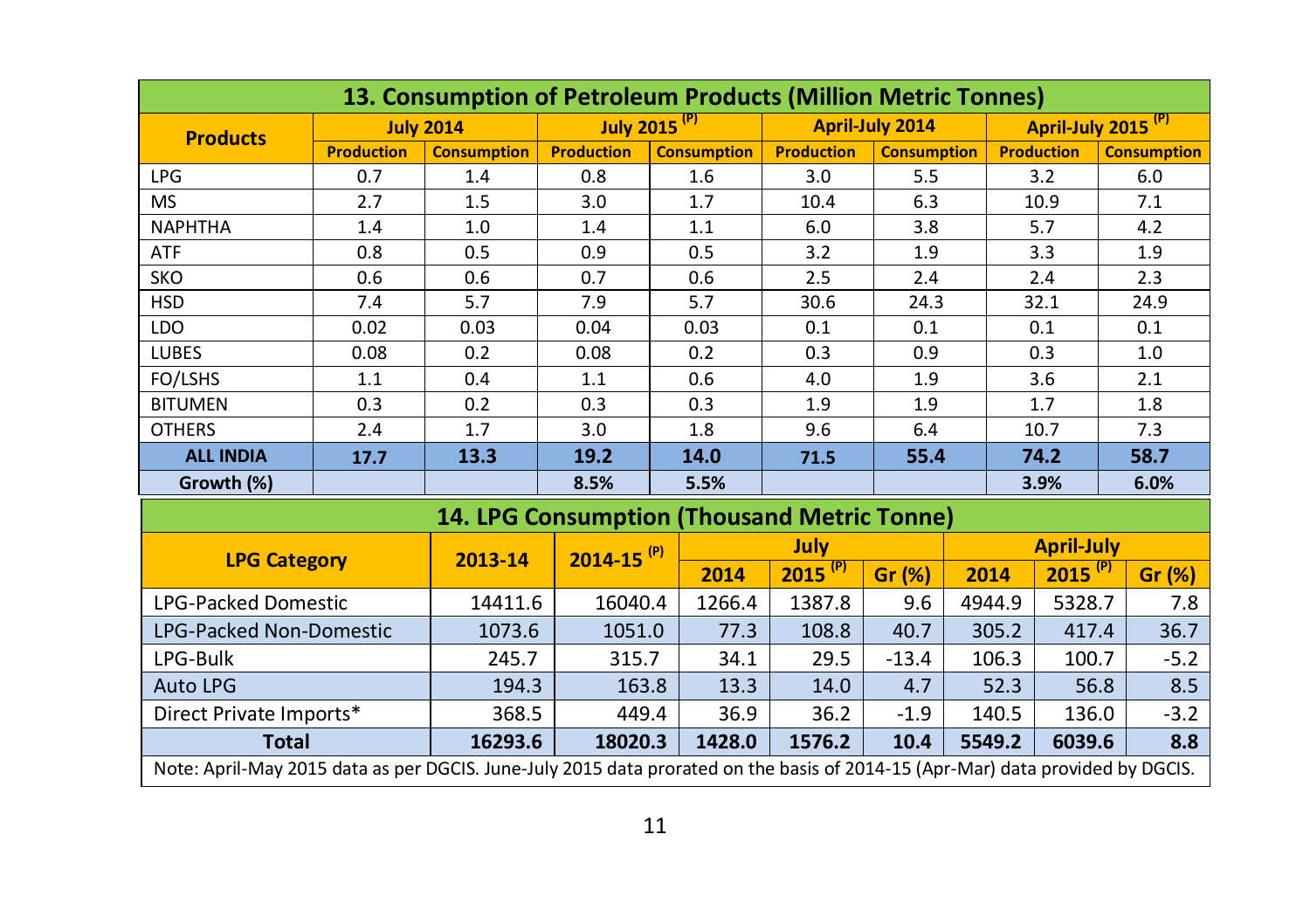|                                      | 15. Industry Marketing Infrastructure (as on 31.3.2015) (Provisional) |             |             |            |              |              |               |              |  |  |  |  |  |
|--------------------------------------|-----------------------------------------------------------------------|-------------|-------------|------------|--------------|--------------|---------------|--------------|--|--|--|--|--|
| <b>Particulars</b>                   | <b>IOCL</b>                                                           | <b>BPCL</b> | <b>HPCL</b> | <b>RIL</b> | <b>ESSAR</b> | <b>SHELL</b> | <b>Others</b> | <b>Total</b> |  |  |  |  |  |
| Terminal/Depots (Nos.)               | 136                                                                   | 83          | 105         | 5          |              | 0            | 6             | 336          |  |  |  |  |  |
| <b>Aviation Fuel Stations (Nos.)</b> | 98                                                                    | 40          | 35          | 27         | 3            | 0            |               | 204          |  |  |  |  |  |
| Retail Outlets (total) (Nos.)        | 24405                                                                 | 12809       | 13233       | 1400       | 1491         | 77           | 4             | 53419        |  |  |  |  |  |
| LPG Distributors (total) (Nos.)      | 7934                                                                  | 4044        | 3952        | 0          | 0            | $\Omega$     |               | 15930        |  |  |  |  |  |
| SKO/LDO Agencies (Nos.)              | 3919                                                                  | 1001        | 1638        | 0          | $\Omega$     | 0            |               | 6558         |  |  |  |  |  |
| LPG Bottling (TMTPA)                 | 7812                                                                  | 3165        | 3057        | 0          | $\Omega$     | $\Omega$     | 10            | 14044        |  |  |  |  |  |
| Rural ROs (Nos.)                     | 6230                                                                  | 2184        | 2664        | 108        | 385          | 9            |               | 11580        |  |  |  |  |  |
| RGGLVY (Nos.)                        | 2096                                                                  | 1182        | 1164        | $\Omega$   | 0            | $\Omega$     | $\Omega$      | 4442         |  |  |  |  |  |
| LPG Consumers (Nos. crore)           | 8.88                                                                  | 4.58        | 4.73        | 0          | 0            | 0            |               | 18.19        |  |  |  |  |  |

| 16. Major Pipeline network     |                                       |             |                                               |      |             |             |              |        |  |  |
|--------------------------------|---------------------------------------|-------------|-----------------------------------------------|------|-------------|-------------|--------------|--------|--|--|
| <b>Nature of Pipeline</b>      |                                       | <b>GAIL</b> | <b>Reliance</b><br><b>AGC</b><br><b>GSPCL</b> |      | <b>IOCL</b> | <b>ONGC</b> | <b>Total</b> |        |  |  |
| <b>Natural Gas Length (KM)</b> |                                       | 10977       | 1469                                          | 2198 | 1000        | 140         | 24           | 15808  |  |  |
|                                | (as on 1.4.2015) $\vert$ Cap (MMSCMD) | 206         | 80                                            | 43   |             | 9.5         |              | 350.50 |  |  |

|                              |             | ONGC*                    | OIL  | Cairn                    | <b>HMEL</b> | <b>IOCL</b> | <b>BPCL</b> | <b>HPCL</b> | <b>Other</b> | <b>Total</b> |
|------------------------------|-------------|--------------------------|------|--------------------------|-------------|-------------|-------------|-------------|--------------|--------------|
| <b>Crude Oil</b>             | Length (KM) | 1214                     | 1193 | 670                      | 1017        | 4448        | 937         |             |              | 9479         |
| (as on 1.4.2015) Cap (MMTPA) |             | 60.06                    | 8.4  | 8.7                      |             | 40.4        |             |             |              | 132.56       |
| <b>Products</b>              | Length (KM) |                          | 654  |                          | -           | 6633        | 1935        | 2514        | 2687         | 14423        |
| (as on 1.4.2015) Cap (MMTPA) |             | $\overline{\phantom{0}}$ |      | $\overline{\phantom{0}}$ | -           | 40.09       | 14.94       | 23.57       | 9.27         | 89.57        |

*Other includes GAIL and Petronet India*

*\* 94 KM of ONGC's crude pipeline is either "not in use" or in "standby" condition. This length is not included above.*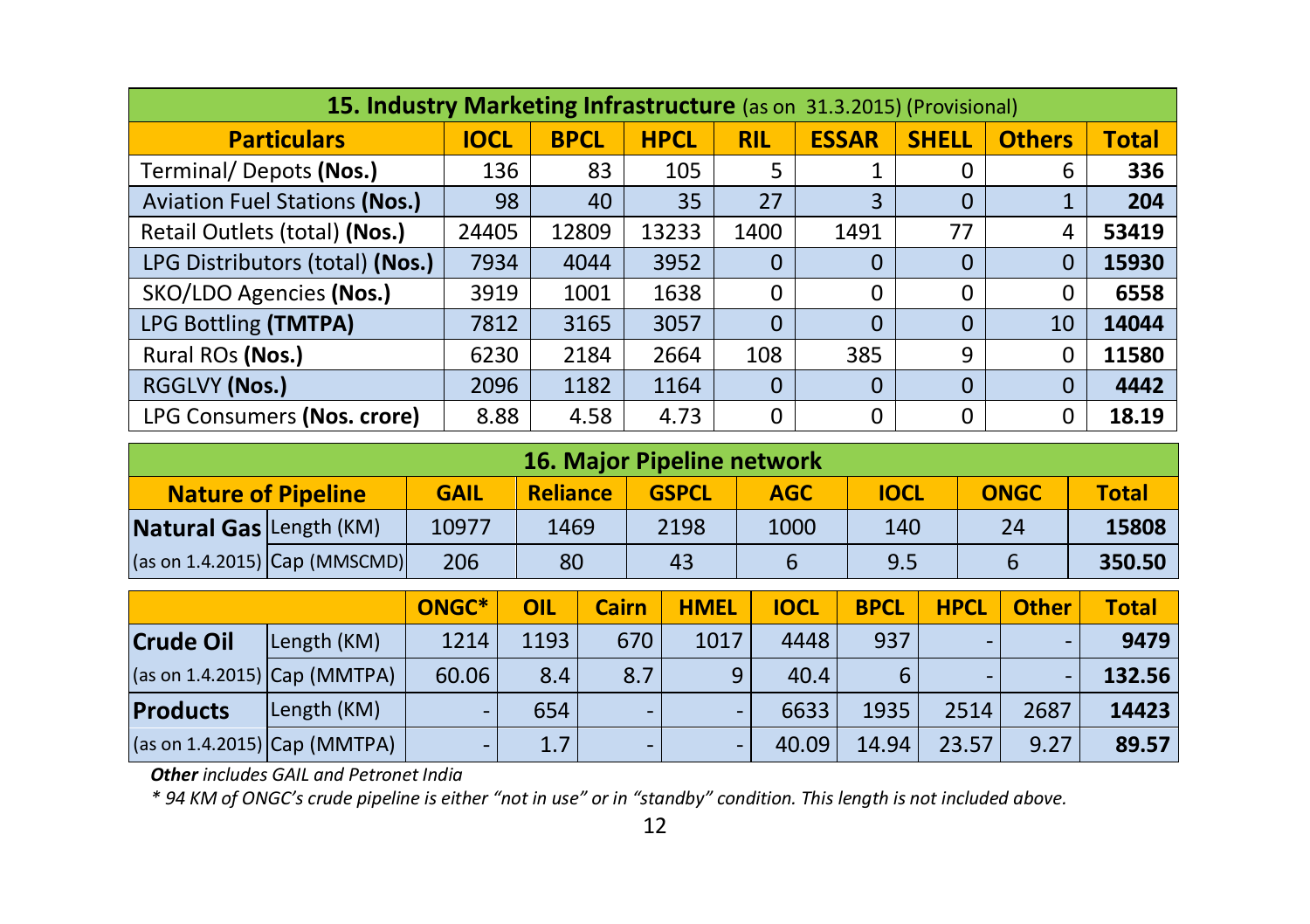| 17. Gas Pipelines under execution / construction         |             |                               |       |                      |                                      |                  |  |                             |  |  |
|----------------------------------------------------------|-------------|-------------------------------|-------|----------------------|--------------------------------------|------------------|--|-----------------------------|--|--|
| <b>Network/Region</b>                                    |             | <b>Entity</b>                 |       | <b>Length in KMs</b> | <b>Design Capacity (mmscmd)</b>      |                  |  | <b>Pipeline Size</b>        |  |  |
| Kochi-Kottanad-Bengaluru-Mangalore                       |             | GAIL                          |       | 1104                 | 16                                   |                  |  | 24"/18"/12"                 |  |  |
| Dabhol -Bengaluru (DBPL)                                 |             | GAIL                          |       | 410                  | 16                                   |                  |  | 36"/30"/24"/18"             |  |  |
| Surat - Paradip                                          |             | GAIL                          |       | 2112<br>75           |                                      |                  |  | 36"/24"/18"                 |  |  |
| Jagdishpur-Haldia                                        |             | GAIL                          |       | 1860                 | 32                                   |                  |  |                             |  |  |
| Mallavaram - Bhilwada                                    |             | GITL                          |       | 2035                 | 78.25                                |                  |  | 36"/30"/24"/18"             |  |  |
| Mehsana - Bhatinda                                       |             | GIGL                          |       | 2052                 | 77.11                                |                  |  |                             |  |  |
| Bhatinda - Srinagar                                      |             | GIGL                          |       | 725                  | 42                                   |                  |  |                             |  |  |
| Kakinada - Srikakulam                                    |             | <b>APGDC</b>                  |       | 391                  | 90                                   |                  |  |                             |  |  |
| Shadol-Phulpur                                           |             | <b>RGPL</b>                   |       | 312                  | 3.5                                  |                  |  |                             |  |  |
| Ennore-Nellore                                           |             | <b>KEI-RSOS PEPL</b>          | 430   |                      | 36                                   |                  |  |                             |  |  |
| <b>Total</b>                                             |             |                               | 11397 |                      |                                      |                  |  |                             |  |  |
| 18. Existing and upcoming LNG Terminals as on 31.03.2015 |             |                               |       |                      |                                      |                  |  |                             |  |  |
| <b>Existing/ Upcoming Terminals</b>                      |             | <b>Promotors</b>              |       |                      | <b>Capacity (MMTPA)</b>              | <b>Expected</b>  |  | <b>Capacity Utilisation</b> |  |  |
|                                                          |             |                               |       |                      |                                      | <b>Timelines</b> |  | in % in 2014-15             |  |  |
| Dahej                                                    |             | Petronet LNG Ltd (PLL)        |       |                      | Existing 10 to be increased to 15 by | Existing         |  | 100.8                       |  |  |
|                                                          |             |                               |       | 2016-17              |                                      |                  |  |                             |  |  |
| Hazira                                                   | Shell       |                               |       |                      | 5                                    | Existing         |  | 60                          |  |  |
| Dabhol                                                   |             | RGPPL (GAIL - NTPC JV)        |       |                      | 1.25 in phase-1 without break water  | Existing         |  | 50                          |  |  |
|                                                          |             |                               |       |                      | to be increased to 5.0               |                  |  |                             |  |  |
| Kochi                                                    |             | Petronet LNG Ltd (PLL)        |       |                      | 5                                    | Existing         |  | $\overline{2}$              |  |  |
| Kakinada East Godavari (FSRU)                            |             | GAIL + AP Govt. (JV) Proposed |       |                      | 3.5                                  | 2017-18          |  | $\sim$                      |  |  |
| Mundra                                                   |             | Adani & GSPC (Proposed)       |       |                      | 5                                    | 2016-17          |  | ٠                           |  |  |
| Ennore                                                   | <b>IOCL</b> |                               |       |                      | 5 in phase 1 to be increased to 10   | 2017-18          |  | $\blacksquare$              |  |  |
| Gangavaram (AP)                                          | PLL         |                               |       |                      | 5                                    | 2018-19          |  | ÷,                          |  |  |
| Mangalore                                                |             | ONGC + BPCL                   |       |                      | 2.5                                  | 2018-19          |  | ä,                          |  |  |
| Jaigarh (Maharashtra)                                    |             | H-Energy Gateway Pvt. Ltd     |       |                      | 2018-19                              |                  |  |                             |  |  |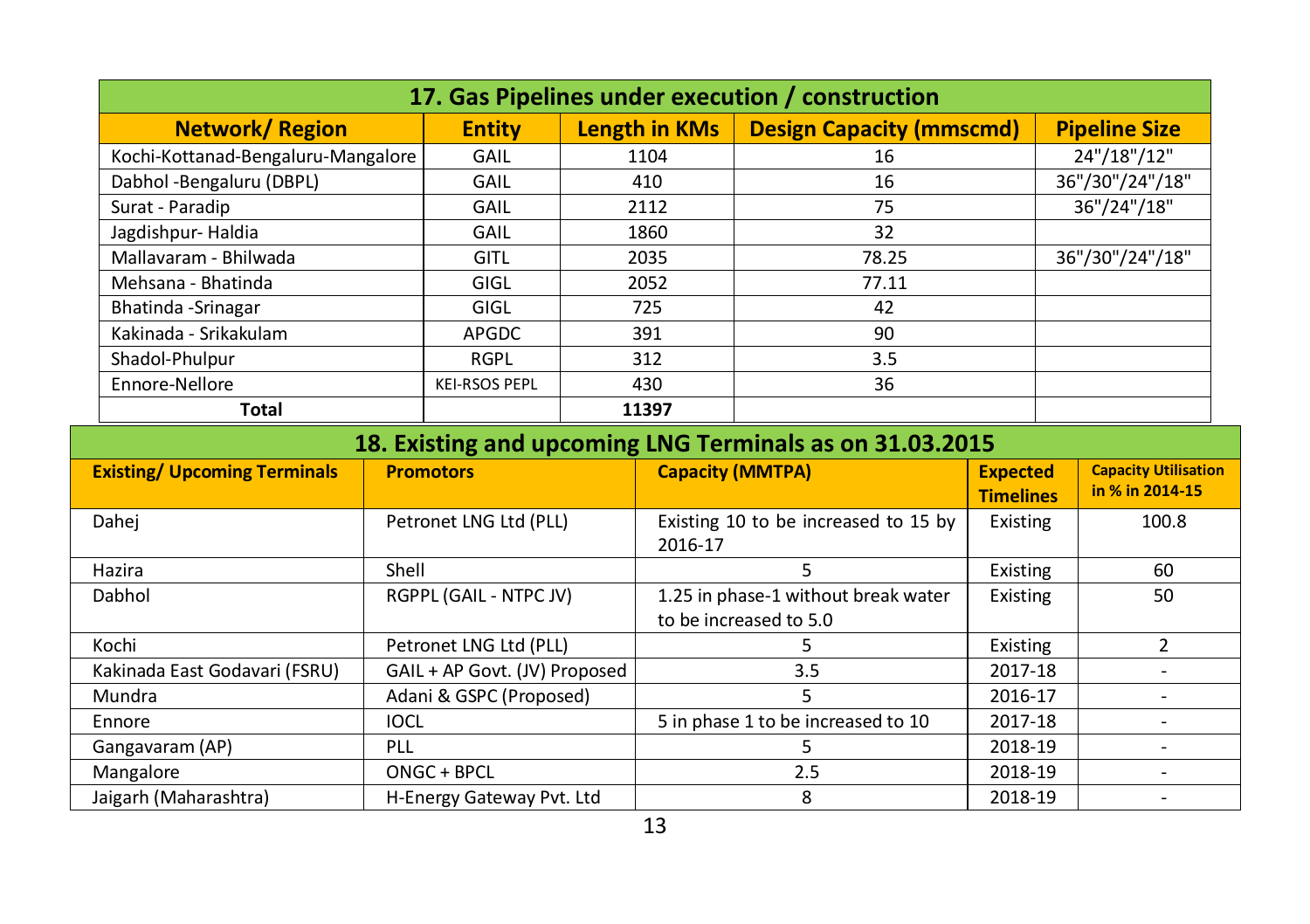|                                     |                                                                                                                                                                                   | 19. Status of PNG connections and CNG stations across India (Nos.)                                                                                                                           |                               |                                  |
|-------------------------------------|-----------------------------------------------------------------------------------------------------------------------------------------------------------------------------------|----------------------------------------------------------------------------------------------------------------------------------------------------------------------------------------------|-------------------------------|----------------------------------|
| <b>State</b>                        | <b>Entity Operating</b>                                                                                                                                                           | <b>Geographical Region</b>                                                                                                                                                                   | <b>CNG</b><br><b>Stations</b> | <b>PNG</b><br><b>Connections</b> |
|                                     |                                                                                                                                                                                   |                                                                                                                                                                                              | (as on 31.3.2015)             | (as on 1.7.2015)                 |
| Haryana                             | Haryana City Gas, Adani<br>Gas Limited, Gail Gas Ltd.                                                                                                                             | Sonepat, Faridabad, Gurgaon                                                                                                                                                                  | 16                            | 24502                            |
| Andhra Pradesh,<br><b>Telangana</b> | Bhagyanagar Gas Ltd                                                                                                                                                               | Kakinada, Hyderabad, Vijaywada,<br>Rajamundry                                                                                                                                                | 32                            | 3561                             |
| Assam                               | Assam Gas Co. Ltd                                                                                                                                                                 | Tinsukia, Dibrugarh, Sibsagar,<br>Jorhat, Golaghat                                                                                                                                           | $00\,$                        | 28569                            |
| Gujarat                             | Sabarmati Gas Ltd, GSPC<br>Gas Co. Ltd, Adani Gas Ltd,<br>Vadodara Mahanagar Seva<br>Sadan, GAIL, GAIL Gas,<br>HPCL, Gujarat Gas Co. Ltd,<br>Charotar Gas Sahakari<br>Mandali Ltd | Gandhinagar, Mehsana,<br>Sabarkantha, Nadiad, Halol,<br>Hazira, Rajkot, Khambhat, Palej,<br>Valsad, Navsari, Surendernagar,<br>Vadodara, Ahmedabad, Surat,<br>Ankaleshwar & Bhavnagar, Anand | 349                           | 1413573                          |
| <b>Madhya Pradesh</b>               | Avantika Gas Ltd, GAIL Gas<br>Ltd                                                                                                                                                 | Dewas, Vijaipur, Indore including<br>Ujjain, Gwalior                                                                                                                                         | 20                            | 4311                             |
| <b>New Delhi</b>                    | Indraprastha Gas Ltd                                                                                                                                                              | National Capital Territory of Delhi<br>(Including Noida & Ghaziabad)                                                                                                                         | 326                           | 576566                           |
| Rajasthan                           | <b>GAIL Gas Ltd</b>                                                                                                                                                               | Kota                                                                                                                                                                                         | 3                             | 190                              |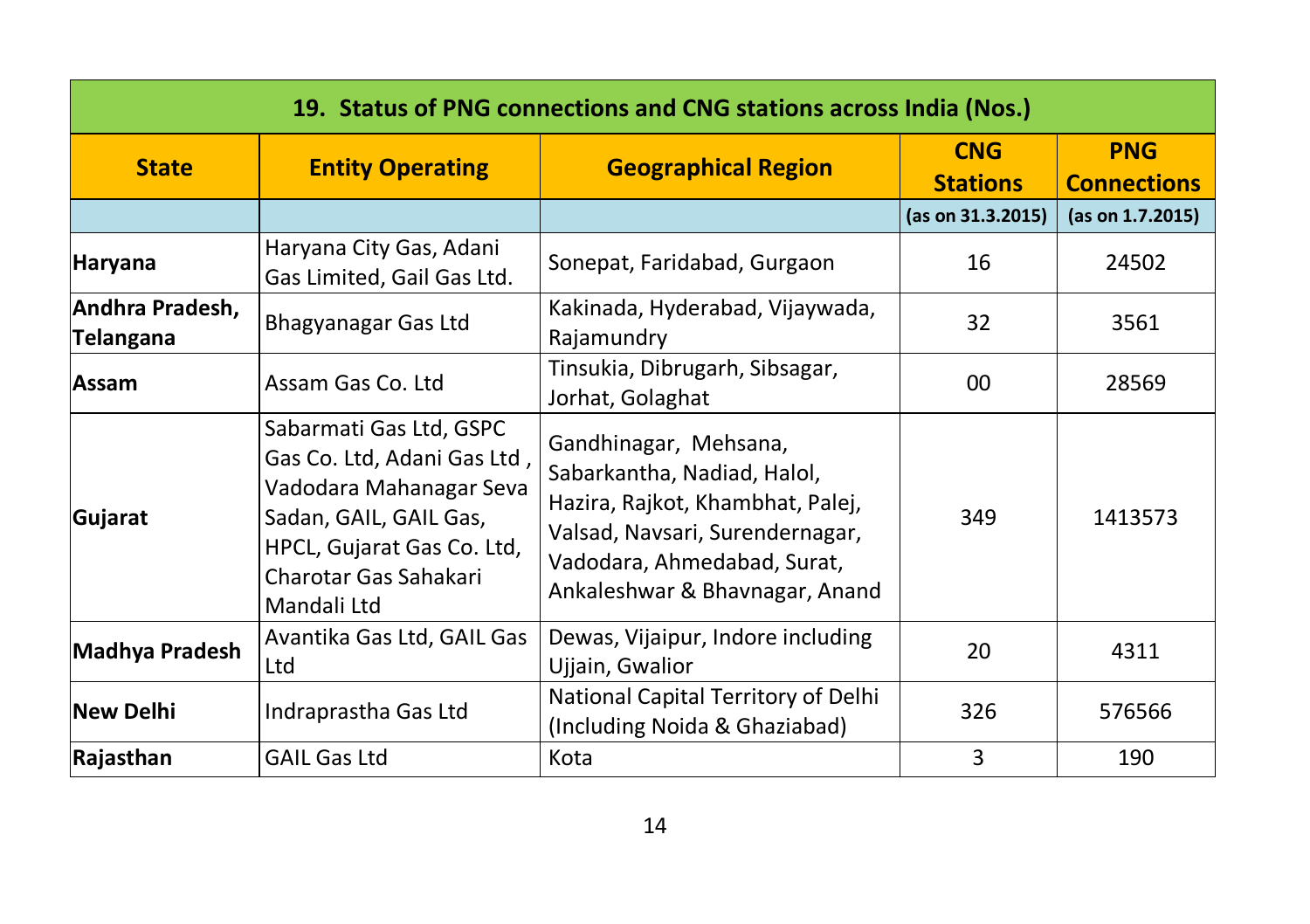|                    |                                                                                 |                                                                                                                                                                                                                                                                                                                                     | <b>CNG</b>        | <b>PNG</b>         |
|--------------------|---------------------------------------------------------------------------------|-------------------------------------------------------------------------------------------------------------------------------------------------------------------------------------------------------------------------------------------------------------------------------------------------------------------------------------|-------------------|--------------------|
| <b>State</b>       | <b>Entity Operating</b>                                                         | <b>Geographical Region</b>                                                                                                                                                                                                                                                                                                          | <b>Stations</b>   | <b>Connections</b> |
|                    |                                                                                 |                                                                                                                                                                                                                                                                                                                                     | (as on 31.3.2015) | (as on 1.7.2015)   |
| Maharashtra        | Mahanagar Gas Ltd,<br>Maharashtra Natural Gas<br>Ltd, GAIL Gas Ltd              | Thane & adjoining contiguous<br>areas including Mira Bhayender,<br>Navi Mumbai, Thane City,<br>Ambernath, Bhiwandi, Kalyan,<br>Dombivily, Badlapur, Ulhasnagar,<br>Panvel, Kharghar & Taloja, Pune<br>City including Pimpri Chinchwad<br>and along with adjoining<br>contiguous areas of Chakan,<br>Hinjewadi & Talegaon GA, Panvel | 211               | 837480             |
| <b>Tripura</b>     | Tripura Natural Gas Co. Ltd                                                     | Agartala                                                                                                                                                                                                                                                                                                                            | 5                 | 18809              |
| <b>West Bengal</b> | <b>GEECL</b>                                                                    | Kolkata                                                                                                                                                                                                                                                                                                                             | 7                 | 00                 |
| Uttar Pradesh      | GAIL Gas Ltd, Sanwariya<br>Gas, Green Gas, Central<br>U.P. Gas, Siti Energy Ltd | Meerut, Mathura, Agra, Kanpur,<br>Bareilly, Lucknow, Moradabad,<br>Ferozabad                                                                                                                                                                                                                                                        | 40                | 25458              |
|                    |                                                                                 | <b>Total</b>                                                                                                                                                                                                                                                                                                                        | 1009              | 2933019            |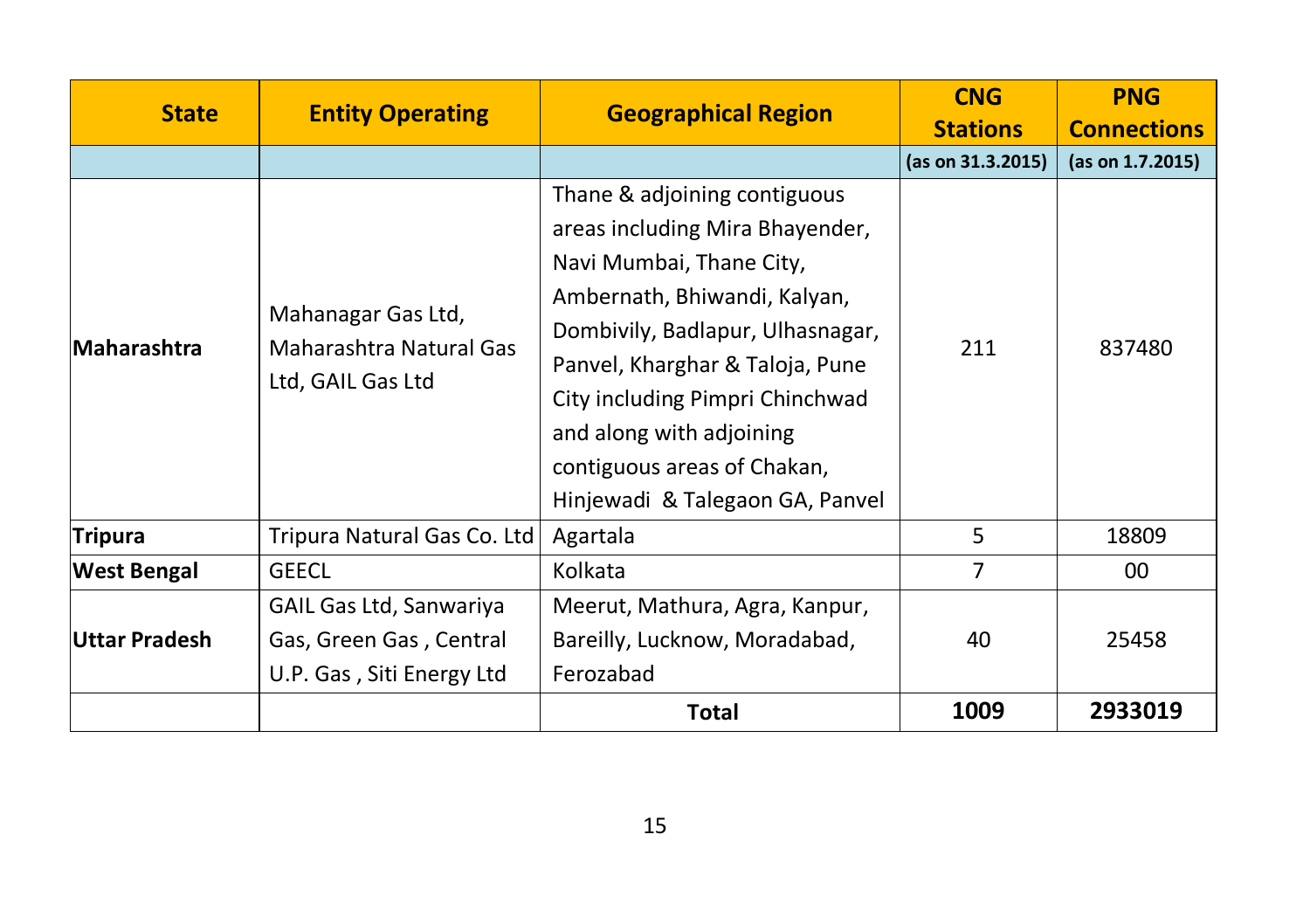|                                                            | 20. Information on Prices, Taxes and Under-recoveries |            |  |                                                          |        |              |  |  |  |  |  |  |
|------------------------------------------------------------|-------------------------------------------------------|------------|--|----------------------------------------------------------|--------|--------------|--|--|--|--|--|--|
| <b>Sales &amp; profit of Petroleum Sector (Rs. Crores)</b> |                                                       |            |  | Price buildup of Petroleum products (Rs./litre/Cylinder) |        |              |  |  |  |  |  |  |
| April-June 2015                                            | <b>Turnover</b>                                       | <b>PAT</b> |  |                                                          | Petrol | <b>Diese</b> |  |  |  |  |  |  |
| <b>Upstream Companies</b>                                  | 37965                                                 | 6659       |  | Price before taxes and<br>dealer comm.                   | 30.26  | 26.13        |  |  |  |  |  |  |
| Downstream Companies                                       | 204646                                                | 10400      |  | Central taxes                                            | 18.02  | 10.74        |  |  |  |  |  |  |
| <b>Standalone Refineries</b>                               | 22329                                                 | 1571       |  | State taxes                                              | 12.64  | 6.65         |  |  |  |  |  |  |
| Private                                                    | 99367                                                 | 7285       |  | Dealer comm.                                             | 2.28   | 1.43         |  |  |  |  |  |  |

| <b>Customs &amp; Excise Duty rates</b> |                |                    |                                                                               | PDS SKO*           | Sub. Dom LI  |
|----------------------------------------|----------------|--------------------|-------------------------------------------------------------------------------|--------------------|--------------|
|                                        | <b>Customs</b> | <b>Excise duty</b> | Price before taxes and                                                        | 13.56              | 540.28       |
|                                        | duty           |                    | dealer commission                                                             |                    |              |
| Crude oil                              | Nil+Rs.50/MT   | NIL+Rs.4500/       | Central taxes                                                                 | $\Omega$           | 0            |
|                                        | as NCCD        | MT Cess + Rs.      |                                                                               |                    |              |
|                                        |                | 50/MT NCCD         |                                                                               |                    |              |
| Petrol                                 | 2.50%          | Rs.17.46/Ltr       | State taxes                                                                   | 0.44               | $\mathbf{0}$ |
| <b>Diesel</b>                          | 2.50%          | Rs.10.26/Ltr       | Dealer commission                                                             | 1.24               | 44.88        |
| PDS SKO                                | Nil            | <b>NIL</b>         | <b>Retail Selling Price</b>                                                   | 15.24              | 585.00       |
| Non PDS SKO                            | 5%             | 14%                | * SKO at Mumbai as on 1 <sup>st</sup> Aug'2015. Petrol and diesel at          |                    |              |
| Sub. Dom LPG                           | Nil            | Nil                | Delhi as on 16 <sup>th</sup> Aug'2015 and LPG as on 1 <sup>st</sup> Aug'2015. |                    |              |
| Non Domestic LPG                       | 5%             | 8%                 | <b>Change in Ex. Rate/ Crude price : Impact on Under-recoveries</b>           |                    |              |
| <b>Furnace Oil</b>                     | 5%             | 14%                | (Rs. Crores)                                                                  | $Rs.1/\$$ Ex. Rate | \$1/bbl Crud |
| Naphtha                                | 5%             | 14%                | Impact on Under-                                                              | 1040               | 1160         |
| <b>ATF</b>                             | NIL            | 8%                 | recovery                                                                      |                    |              |

|                                                            |                 |                    |                                                                 | zu. information on Prices, Taxes and Under-recoveries |                 |               |  |
|------------------------------------------------------------|-----------------|--------------------|-----------------------------------------------------------------|-------------------------------------------------------|-----------------|---------------|--|
| <b>Sales &amp; profit of Petroleum Sector (Rs. Crores)</b> |                 |                    | <b>Price buildup of Petroleum products (Rs./litre/Cylinder)</b> |                                                       |                 |               |  |
| April-June 2015                                            | <b>Turnover</b> | <b>PAT</b>         |                                                                 |                                                       | <b>Petrol</b>   | <b>Diesel</b> |  |
| <b>Upstream Companies</b>                                  | 6659<br>37965   |                    |                                                                 | Price before taxes and                                | 30.26           | 26.13         |  |
|                                                            |                 |                    |                                                                 | dealer comm.                                          |                 |               |  |
| Downstream Companies                                       | 204646          | 10400              |                                                                 | Central taxes                                         | 18.02           | 10.74         |  |
| <b>Standalone Refineries</b>                               | 22329           | 1571               |                                                                 | State taxes                                           | 12.64           | 6.65          |  |
| Private                                                    | 7285<br>99367   |                    |                                                                 | Dealer comm.                                          | 2.28            | 1.43          |  |
|                                                            |                 |                    |                                                                 | <b>Retail Selling Price</b>                           | 63.20           | 44.95         |  |
| <b>Customs &amp; Excise Duty rates</b>                     |                 |                    |                                                                 |                                                       | <b>PDS SKO*</b> | Sub. Dom LPG  |  |
|                                                            | <b>Customs</b>  | <b>Excise duty</b> |                                                                 | Price before taxes and                                | 13.56           | 540.28        |  |
|                                                            | duty            |                    |                                                                 | dealer commission                                     |                 |               |  |
| Crude oil                                                  | Nil+Rs.50/MT    | NIL+Rs.4500/       |                                                                 | Central taxes                                         | $\mathbf{0}$    | 0             |  |
|                                                            | as NCCD         | $MT Cess + Rs.$    |                                                                 |                                                       |                 |               |  |
|                                                            |                 | 50/MT NCCD         |                                                                 |                                                       |                 |               |  |
| Petrol                                                     | 2.50%           | Rs.17.46/Ltr       |                                                                 | State taxes                                           | 0.44            | $\Omega$      |  |
| Diesel                                                     | 2.50%           | Rs.10.26/Ltr       |                                                                 | Dealer commission                                     | 1.24            | 44.88         |  |
| PDS SKO                                                    | Nil             | NIL.               |                                                                 | <b>Retail Selling Price</b>                           | 15.24           | 585.00        |  |
|                                                            | -- -            |                    | ہ st۔<br>$1001 - 201$                                           | $\cdots$                                              |                 |               |  |

| Non Domestic LPG | 5%         | 8%  | <b>Change in Ex. Rate/ Crude price : Impact on Under-recoveries</b> |                  |               |  |  |
|------------------|------------|-----|---------------------------------------------------------------------|------------------|---------------|--|--|
| Furnace Oil      | 5%         | 14% | (Rs. Crores)                                                        | Rs.1/\$ Ex. Rate | \$1/bbl Crude |  |  |
| Naphtha          | 5%         | 14% | Impact on Under-                                                    | 1040             | 1160          |  |  |
| ATF              | <b>NIL</b> | 8%  | recovery                                                            |                  |               |  |  |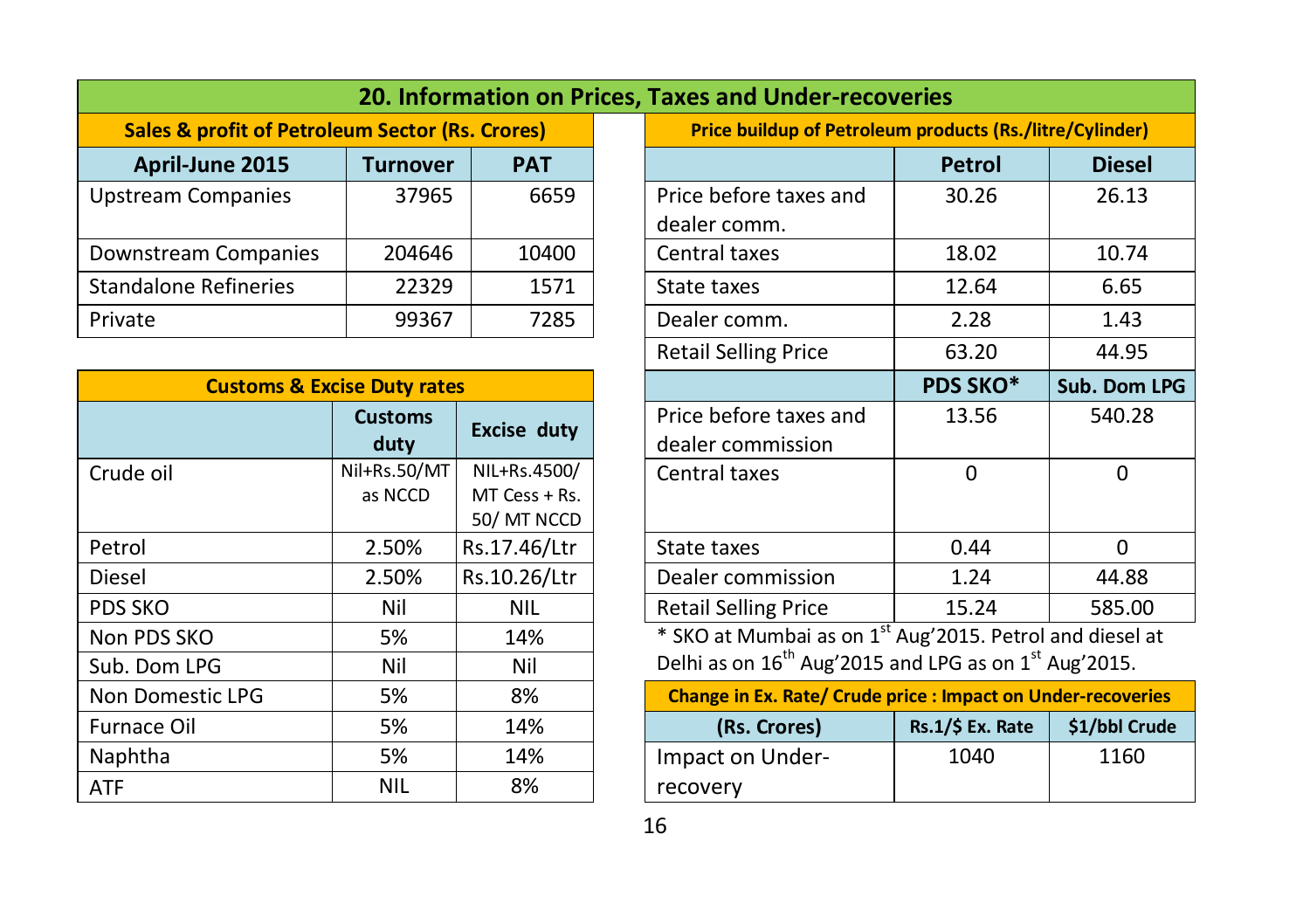|                                                                                                                 |         |                                                           |                          | 20. Information on Prices, Taxes and Under-recoveries      |                              |         |           |  |
|-----------------------------------------------------------------------------------------------------------------|---------|-----------------------------------------------------------|--------------------------|------------------------------------------------------------|------------------------------|---------|-----------|--|
|                                                                                                                 |         | <b>Under-recoveries &amp; Burden Sharing</b>              |                          | International Prices/ Exchange rates (\$/bbl)              |                              |         |           |  |
|                                                                                                                 | 2013-14 | 2014 15                                                   | Apr-Jun'15               | 2013-14<br>2014-15                                         |                              |         |           |  |
|                                                                                                                 |         | Per unit under-recovery (Rs./litre/Cylinder)              |                          | Crude (Indian Basket)                                      | 105.52                       | 84.16   | 61.49     |  |
| <b>Diesel</b>                                                                                                   | 8.39    | 2.70                                                      | Deregulated              | Petrol                                                     | 114.31                       | 95.45   | 78.36     |  |
| PDS SKO                                                                                                         | 33.98   | 27.93                                                     | 18.03                    | <b>Diesel</b>                                              | 119.41                       | 96.64   | 72.08     |  |
| Sub. Dom LPG                                                                                                    | 499.52  | 409.72                                                    | 194.58*                  | Kerosene                                                   | 118.80                       | 96.98   | 71.97     |  |
|                                                                                                                 |         | <b>Total Under-recoveries including DBTL (Rs. Crores)</b> |                          | 880.49<br>683.87<br>LPG (\$/MT)                            |                              |         |           |  |
| <b>Diesel</b>                                                                                                   | 62,837  | 10,935                                                    | Deregulated              | FO (\$/MT)                                                 | 595.79                       | 471.99  | 346.81    |  |
| PDS SKO                                                                                                         | 30,574  | 24,799                                                    | 3,888                    | Naphtha (\$/MT)                                            | 881.30                       | 717.44  | 524.84    |  |
| Sub. Dom LPG#                                                                                                   | 50,327  | 40,551                                                    | 4,857                    |                                                            |                              |         |           |  |
| Total                                                                                                           | 143,738 | 76,285                                                    | 8,745                    | Exchange (Rs./\$)                                          | 60.50                        | 61.15   | 63.50     |  |
| <b>Burden Sharing (Rs. Crores)</b>                                                                              |         |                                                           |                          | <b>Borrowings of OMCs (Rs. Crores)</b>                     |                              |         |           |  |
|                                                                                                                 | 2013-14 | 2014-15                                                   | Apr-Jun'15               |                                                            | 2013-14                      | 2014-15 | Apr-Jun'1 |  |
| Government                                                                                                      | 70,772  | 27,308                                                    | 2588 **                  | <b>IOCL</b>                                                | 86,263                       | 55,248  | 52520     |  |
| Upstream                                                                                                        | 67,021  | 42,822                                                    | 1300                     | <b>BPCL</b>                                                | 20,322                       | 13,098  |           |  |
| <b>OMCs</b>                                                                                                     | 2,076   | 2,184                                                     | 3                        | <b>HPCL</b>                                                | 32,164                       | 20,335  | 18417     |  |
|                                                                                                                 |         |                                                           |                          | <b>Petroleum Sector Contribution to Central/State Govt</b> |                              |         |           |  |
|                                                                                                                 |         | <b>Fiscal Subsidy under Govt. Schemes (Rs. Crores)</b>    |                          |                                                            | 2012-13                      | 2013-14 | 2014-1!   |  |
| PDS SKO                                                                                                         | 681     |                                                           | Scheme was extended till | <b>Central Government</b>                                  | 142,626                      | 152,900 | 172066    |  |
| Sub. Dom LPG                                                                                                    | 1.920   |                                                           | 31.3.2015                | <b>State Governments</b>                                   | 136,034                      | 152,460 | 160554    |  |
| * Avg. of DBTL and U/R towards non-DBTL                                                                         |         |                                                           |                          | Total (Rs. Crores)                                         | 278,660                      | 305,360 | 332620    |  |
| # Includes subsidy under DBTL (2013-14: Rs.3869 crore;<br>2014-15: Rs. 3971 crore ; Apr-Jun'15: Rs. 4854 crore) |         |                                                           |                          |                                                            | <b>Subsidy as a % of GDP</b> |         |           |  |
|                                                                                                                 |         |                                                           |                          |                                                            | 2011-12                      | 2012-13 |           |  |
| ** Govt. compensation pending disbursement. (includes Rs.<br>4854 crore DBTL subsidy)                           |         |                                                           | Petroleum Subsidy        | 1.70                                                       | 1.75                         |         |           |  |

| 20. Information on Prices, Taxes and Under-recoveries                                                |                                              |                                                        |                          |                                        |                                                             |         |         |            |  |
|------------------------------------------------------------------------------------------------------|----------------------------------------------|--------------------------------------------------------|--------------------------|----------------------------------------|-------------------------------------------------------------|---------|---------|------------|--|
|                                                                                                      | <b>Under-recoveries &amp; Burden Sharing</b> |                                                        |                          |                                        | International Prices/ Exchange rates (\$/bbl)               |         |         |            |  |
|                                                                                                      | 2013-14                                      | 2014-15                                                | Apr-Jun'15               |                                        |                                                             | 2013-14 | 2014-15 | Apr-Jun'15 |  |
|                                                                                                      |                                              | Per unit under-recovery (Rs./litre/Cylinder)           |                          |                                        | Crude (Indian Basket)                                       | 105.52  | 84.16   | 61.49      |  |
|                                                                                                      | 8.39                                         | 2.70                                                   | Deregulated              |                                        | Petrol                                                      | 114.31  | 95.45   | 78.36      |  |
| КO                                                                                                   | 33.98                                        | 27.93                                                  | 18.03                    |                                        | Diesel                                                      | 119.41  | 96.64   | 72.08      |  |
| Oom LPG                                                                                              | 499.52                                       | 409.72                                                 | 194.58*                  |                                        | Kerosene                                                    | 118.80  | 96.98   | 71.97      |  |
| <b>Total Under-recoveries including DBTL (Rs. Crores)</b>                                            |                                              |                                                        |                          | LPG (\$/MT)                            | 880.49                                                      | 683.87  | 454.52  |            |  |
|                                                                                                      | 62,837                                       | 10,935                                                 | Deregulated              |                                        | FO(S/MT)                                                    | 595.79  | 471.99  | 346.81     |  |
| КO                                                                                                   | 30,574                                       | 24,799                                                 | 3,888                    |                                        | Naphtha (\$/MT)                                             | 881.30  | 717.44  | 524.84     |  |
| Oom LPG#                                                                                             | 50,327                                       | 40,551                                                 | 4,857                    |                                        |                                                             |         |         |            |  |
|                                                                                                      | 143,738                                      | 76,285                                                 | 8,745                    |                                        | Exchange (Rs./\$)                                           | 60.50   | 61.15   | 63.50      |  |
| <b>Burden Sharing (Rs. Crores)</b>                                                                   |                                              |                                                        |                          | <b>Borrowings of OMCs (Rs. Crores)</b> |                                                             |         |         |            |  |
|                                                                                                      | 2013-14                                      | 2014-15                                                | Apr-Jun'15               |                                        |                                                             | 2013-14 | 2014-15 | Apr-Jun'15 |  |
| rnment                                                                                               | 70,772                                       | 27,308                                                 | 2588**                   |                                        | <b>IOCL</b>                                                 | 86,263  | 55,248  | 52520      |  |
| eam                                                                                                  | 67,021                                       | 42,822                                                 | 1300                     |                                        | <b>BPCL</b>                                                 | 20,322  | 13,098  | 1650       |  |
|                                                                                                      | 2,076                                        | 2,184                                                  | <b>HPCL</b><br>3         |                                        | 32,164                                                      | 20,335  | 18417   |            |  |
|                                                                                                      |                                              |                                                        |                          |                                        | <b>Petroleum Sector Contribution to Central/State Govt.</b> |         |         |            |  |
|                                                                                                      |                                              | <b>Fiscal Subsidy under Govt. Schemes (Rs. Crores)</b> |                          |                                        |                                                             | 2012-13 | 2013-14 | 2014-15    |  |
| КO                                                                                                   | 681                                          |                                                        | Scheme was extended till |                                        | <b>Central Government</b>                                   | 142,626 | 152,900 | 172066     |  |
| Oom LPG                                                                                              | 1,920                                        |                                                        | 31.3.2015                |                                        | <b>State Governments</b>                                    | 136,034 | 152,460 | 160554     |  |
| . of DBTL and U/R towards non-DBTL                                                                   |                                              |                                                        |                          |                                        | Total (Rs. Crores)                                          | 278,660 | 305,360 | 332620     |  |
| udes subsidy under DBTL (2013-14: Rs.3869 crore;<br>15: Rs. 3971 crore ; Apr-Jun'15: Rs. 4854 crore) |                                              |                                                        |                          | <b>Subsidy as a % of GDP</b>           |                                                             |         |         |            |  |
|                                                                                                      |                                              |                                                        |                          |                                        |                                                             | 2011-12 | 2012-13 | 2013-14    |  |
| ovt. compensation pending disbursement. (includes Rs.<br>crore DBTL subsidy)                         |                                              |                                                        |                          | Petroleum Subsidy                      | 1.70                                                        | 1.75    | 1.37    |            |  |